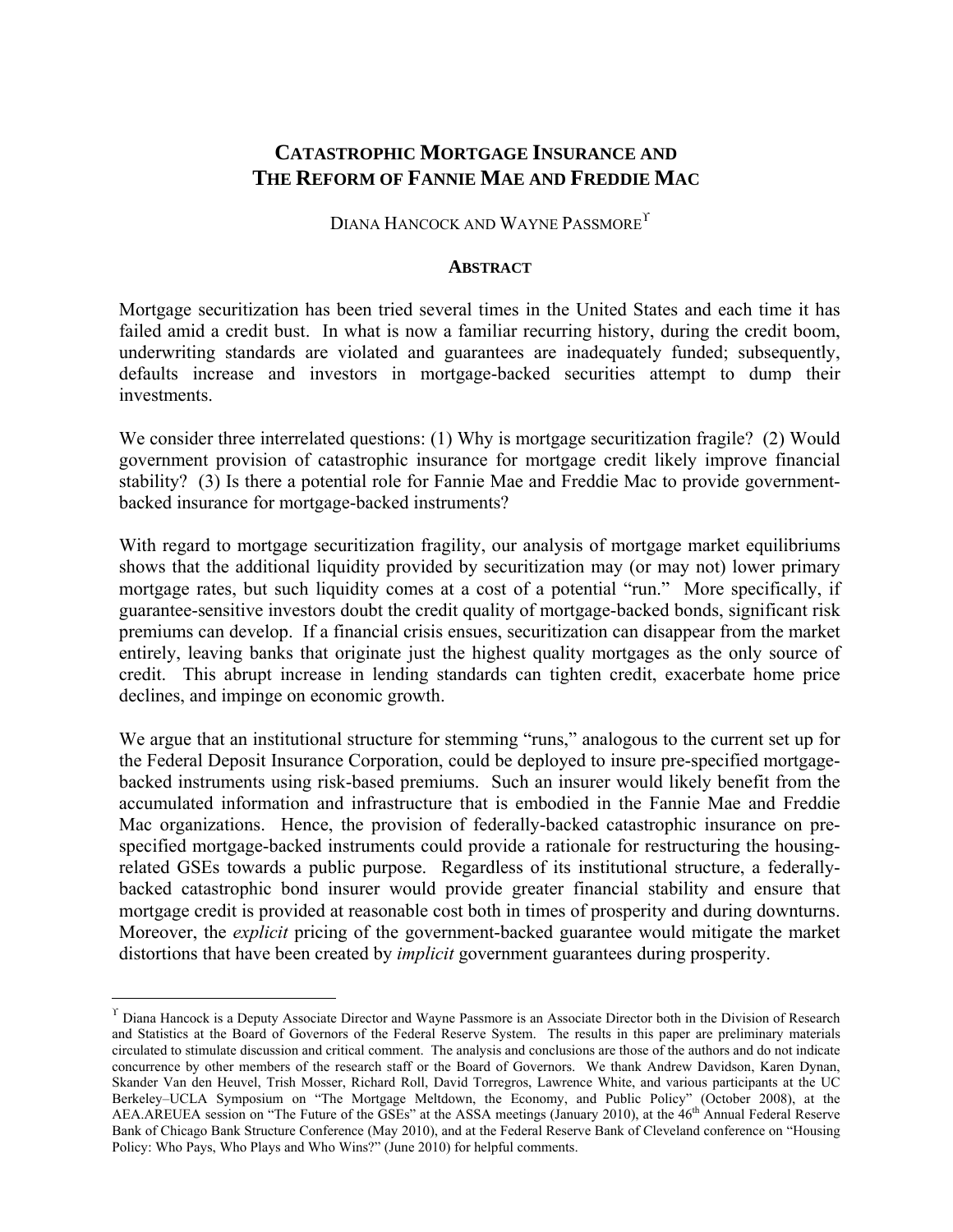## **1. EVIDENCE OF MORTGAGE SECURITIZATION FRAGILITY**

Mortgage securitization has been tried several times in the United States and each time it has failed amid a credit bust.<sup>1</sup> In what is now a familiar recurring history, during the credit boom, underwriting standards are violated and guarantees are inadequately funded; subsequently, defaults increase and investors in mortgage-backed securities attempt to dump their investments.<sup>2</sup> Ex post, the securitizers are taken to task for the methods they used to originate and sell bonds and for not looking out for the interests of bondholders. $3$  In the most severe cases, a federal emergency response to a mortgage crisis is mounted.<sup>4</sup> In effect, the government is "on the hook" to provide catastrophic insurance *ex post* when mortgage securitization markets go awry.<sup>5</sup>

The recent US experience with mortgage securitization is no exception. During the credit boom in the early 2000s, the portion of the mortgage-backed securitization market not backed by the government-sponsored agencies, Fannie Mae and Freddie Mac, expanded at a rapid pace (left panel of figure 1). Indeed, in 2005 and 2006, non-agency mortgage-backed security (MBS) issuance exceeded agency MBS issuance for the first time. During this period, there is mounting evidence that the inherent risks associated with high-risk mortgage products, such as "no money down" and "stated income" mortgages, were not controlled through sound underwriting practices.<sup>6</sup> But in the presence of rapidly rising house prices, lax underwriting was masked by the ability of the borrower to refinance or quickly re-sell the property prior to defaulting on the

<sup>&</sup>lt;sup>1</sup> For example, Snowden (1995 and 2007) describes the farm mortgage debenture movement of the 1880s and Snowden (2010) describes two types of mortgage-backed securities that were developed by mortgage guarantee companies and real estate bond houses in the 1920s.

<sup>&</sup>lt;sup>2</sup> White (2009) argues that investors purchased mortgage-backed bonds in the 1920s because they were reassured by the legalization of private mortgage insurance, approval of regulators, and favorable assessments by rating agencies.

 $3 \text{ In describing the situation during the mid-1920s, Snowden (2010, p. 19) indicates that "Real estate bond houses" }$ were excoriated for the methods they used to originate bonds and sell securities, and for abusing their position as fiscal agents for the bondholders."

<sup>&</sup>lt;sup>4</sup> Snowden (2010) describes the Federal Home Loan Bank System and the Home Owners' Loan Act that represented the federal response in the 1930s. More recently, Congress passed the Hope for Homeowners Act of 2008, the Housing and Economic Recovery Act of 2008, and the Dodd-Frank Wall Street Reform and Consumer Protection Act of 2010.

<sup>&</sup>lt;sup>5</sup> As Hank Paulson, Secretary of the Treasury, told Congress during hearings about the government's bailout plan: "You're angry and I'm angry that taxpayers are on the hook. But guess what: they are already on the hook for the system we all let happen." See "When Fortune Frowned," *The Economist,* October 11, 2008, p. 7.

<sup>&</sup>lt;sup>6</sup> See, for example, Costello, Kelsch, and Pendley (2007) and Keys, Mukherjee, Seru, and Vig (2010).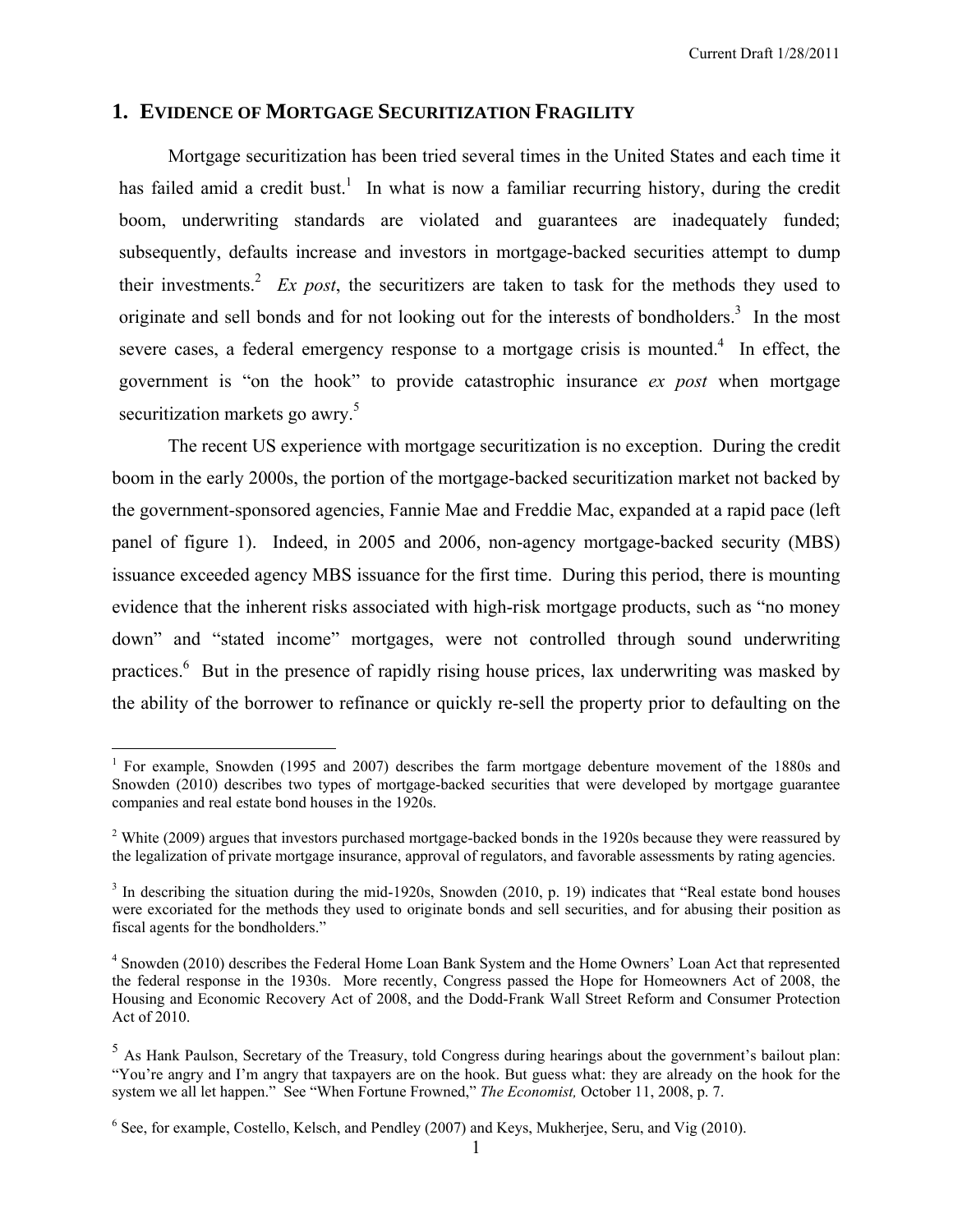mortgage. When house prices stalled or declined, however, there were much earlier defaults than was initially expected on mortgages that backed many non-agency MBS. Spreads on nonagency MBS "blew out," and reached very high levels before all non-agency MBS issuance ceased. $<sup>7</sup>$ </sup>



Mortgages with principal amounts less than the conforming loan limit are eligible for purchase by Fannie Mae and Freddie Mac so long as such mortgages meet or exceed the underwriting criteria set by these government-sponsored enterprises  $(GSEs)$ .<sup>8</sup> In turn, the GSEs guarantee the timely payment of principal and interest on agency MBS that are backed by the conforming mortgages that they purchase. As of 2009, there was about \$5.5 trillion of agency MBS outstanding of which \$1 trillion was held by Fannie Mae and Freddie Mac in their portfolios.

As is now well understood, Fannie Mae and Freddie Mac posed a systemic risk to the US financial system.<sup>9</sup> This risk mainly arose because the debt securities they issued to fund their respective portfolios was viewed by market participants as "implicitly guaranteed" by the US government. That is, investors assumed that the government would back the debt regardless of

 $<sup>7</sup>$  The private-label MBS market essentially disappeared except for "re-securitizations," which combined previously</sup> issued non-agency MBS into new securities.

<sup>&</sup>lt;sup>8</sup> The maximum growth in the conforming loan limit each year is set either by a formula related to the growth in average house prices or by Congress. The underwriting criteria is less well defined, but is generally taken to mean that the mortgage must have the same credit risk as an 80 percent loan-to-value mortgage made to a borrower with a good credit history. The GSEs, within some limits, risk-adjust their guarantee fees.

 $9^9$  For descriptions of the systemic risk posed by the GSEs, see Bernanke (2007) and Greenspan (2004, 2005).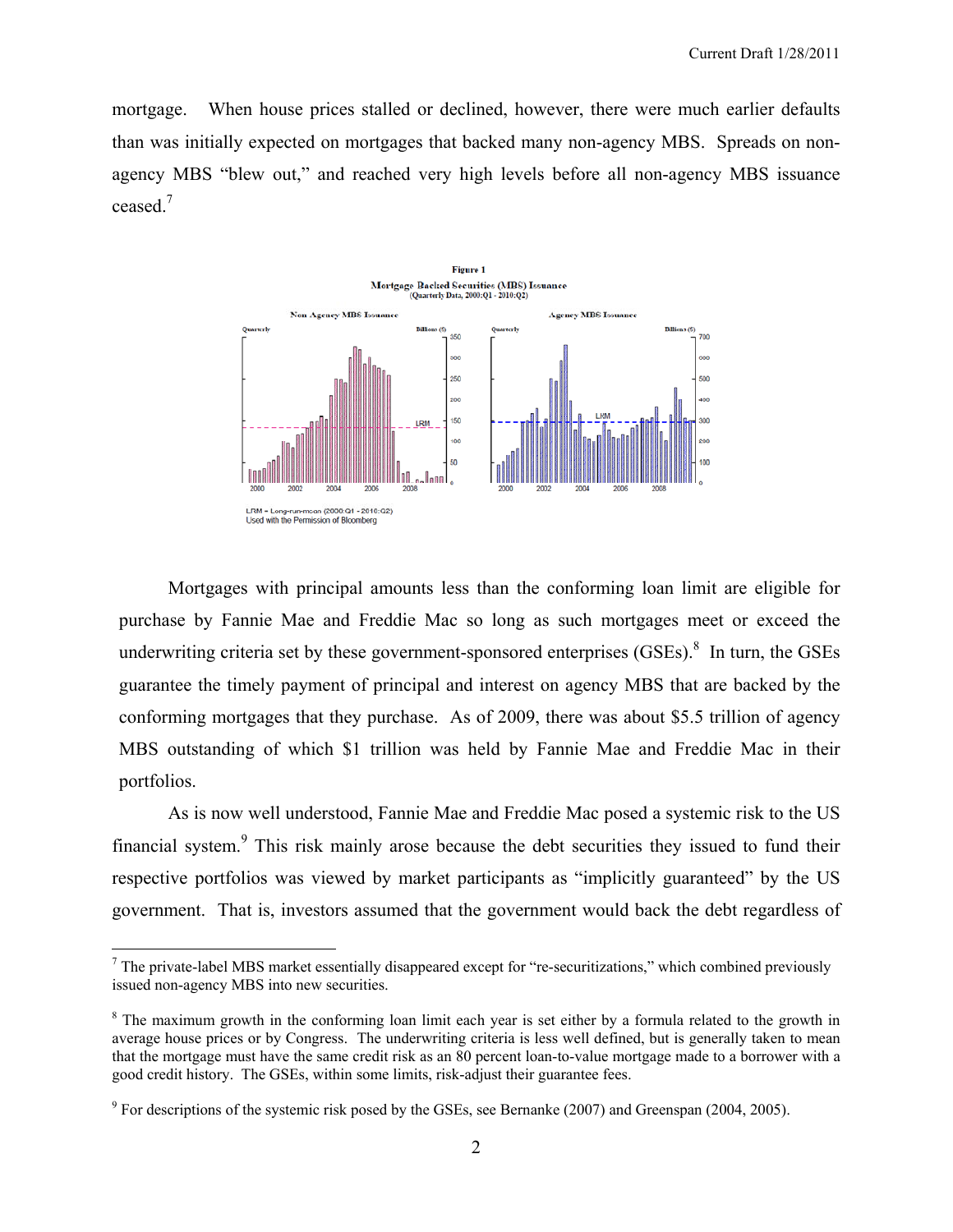the financial condition of the GSEs. With this implicit government guarantee, the GSEs issued debt at a relatively low cost, operated without bondholder market discipline, and undertook excessive risks within their portfolios.

In July 2008, short-term bondholders' concerns about the credit quality of mortgages backed by the GSEs as well as the credit quality of private-label MBS held in the portfolios of Fannie Mae and Freddie Mac led to difficulties in rolling over GSE debt. As a result, bondholders needed reassurance that the government stood behind Fannie Mae and Freddie Mac. On July 13, 2008, the Department of the Treasury and the Federal Reserve took actions to provide such reassurance until Congress could pass new GSE legislation.<sup>10</sup>

The new regulator created by Congress at the end of July—the Federal Housing Finance Agency (FHFA)—began an intensive examination of Fannie Mae and Freddie Mac. By September 2008, it determined that there were significant credit losses embedded in GSE portfolios and that the quality of capital held by the GSEs was poor. The interaction of significant credit losses, of poor control over credit underwriting for the mortgages held in the portfolios, of bond investors' uncertainties about the quality of the portfolios, and of the razor thin capitalization of Fannie Mae and Freddie Mac led to the establishment of the GSE conservatorships on September 7, 2008.

If Fannie Mae and Freddie Mac had been only mortgage securitizers and had not held portfolios, these agencies would still have likely suffered from inadequate (and poor quality) capital reserves relative to the credit losses suffered during the housing downturn and financial crisis (like most other financial institutions). However, it was the opaqueness of the on-balance sheet portfolio and the difficulty of rolling over the short-term GSE debt that led to the need for more immediate government actions during the summer of 2008. Perhaps, the GSEs could have been able to raise private capital to support their mortgage securitization operations had they not incurred the losses on the whole mortgages and the non-agency mortgage-backed securities that

 $10$  "GSE debt is held by financial institutions around the world. Its continued strength is important to maintaining confidence and stability in our financial system and our financial markets. Therefore we must take steps to address the current situation as we move to a stronger regulatory structure." Secretary of the Treasury Henry Paulson, Department of Treasury Statement HP-1079, July 13, 2008. See www.ustreas.gov/press/releases/hp1079.htm. On July 13, the Board of Governors granted the Federal Reserve Bank of New York the authority to lend to Fannie Mae and Freddie Mac should such lending prove necessary. See www.federalreserve.gov/newsevents/press/other/ 20080713a.htm.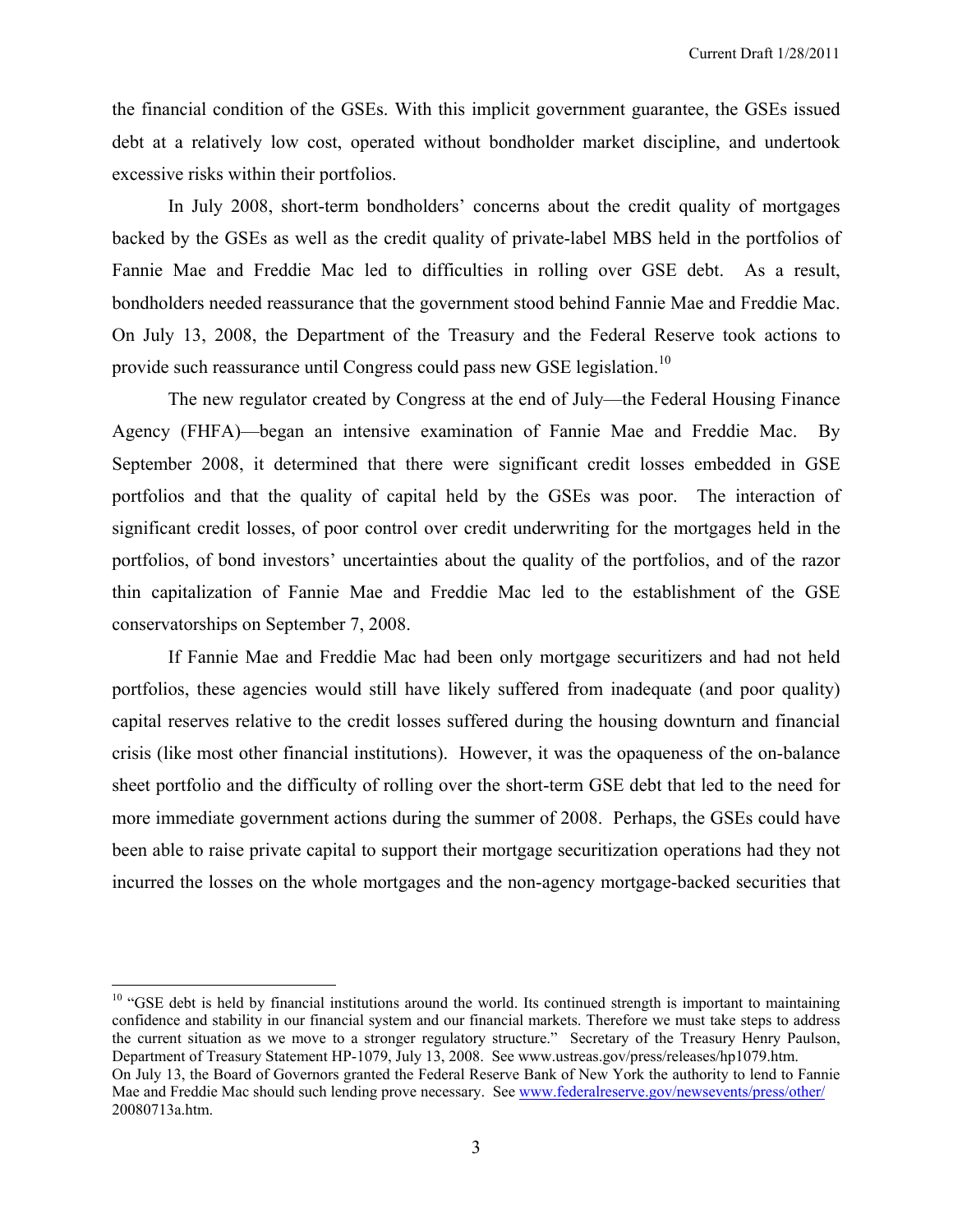were held in their portfolios (and had there not been the uncertainty and lack of transparency surrounding potential losses on such assets). $^{11}$ 

Despite the insolvency of Fannie Mae and Freddie Mac, agency-backed mortgage securitization was fairly robust during the financial crisis with the GSEs under conservatorship of their regulator and with US Department of Treasury preferred stock agreements in place. As shown in the right panel of figure 1, agency MBS issuance remained strong, falling only somewhat below its long-run mean (LRM) of \$300 billon per quarter in the second half of 2008. The GSEs were also generally successful in keeping MBS spreads (not shown) somewhat reasonable throughout the financial crisis (with the notable exception of some periods during the summer and fall of 2008). The different outcomes in the non-agency and agency MBS markets during the recent credit boom and bust suggests that the credibility of the guarantee provided by the securitizer (i.e., the MBS issuer) is instrumental to realizing the benefits of securitization.

## **2. SUMMARY OF ANALYSIS AND PROPOSED SOLUTION**

 $\overline{a}$ 

 In this paper, we consider three interrelated questions: (1) Why is mortgage securitization fragile? (2) Would government provision of catastrophic insurance for mortgage credit likely improve financial stability? (3) Is there a potential role for Fannie Mae and Freddie Mac to provide government-backed insurance for mortgage-backed instruments?

 To address the first question on the fragility of securitization, we consider the mechanics of securitization and the behavior of investors that results in the greater liquidity of mortgagebacked bonds compared to whole mortgage loans during credit booms. Our analysis of loan market equilibriums shows that the additional liquidity provided by securitization may (or may not) lower primary mortgage rates, but such liquidity comes at a cost. More specifically, if guarantee-sensitive investors doubt the credit quality of mortgage-backed bonds, significant risk premiums can develop.12 If a financial crisis ensues, mortgage securitization can disappear from the market entirely, leaving banks that originate just the highest quality mortgages as the only source of credit. This abrupt increase in lending standards can tighten credit, exacerbate home price declines, and impinge on economic growth.

<sup>&</sup>lt;sup>11</sup> During a financial crisis, capital is "slow moving" and time is needed for equity investors to assess the value of possible investors (see Acharya, Shin, and Yorulmazer, 2009). Runs by short-term debt investors deprive financial firms of this needed time.

<sup>&</sup>lt;sup>12</sup> Hancock and Passmore (2010b) argue that the same logic applies to asset-backed securitization more generally.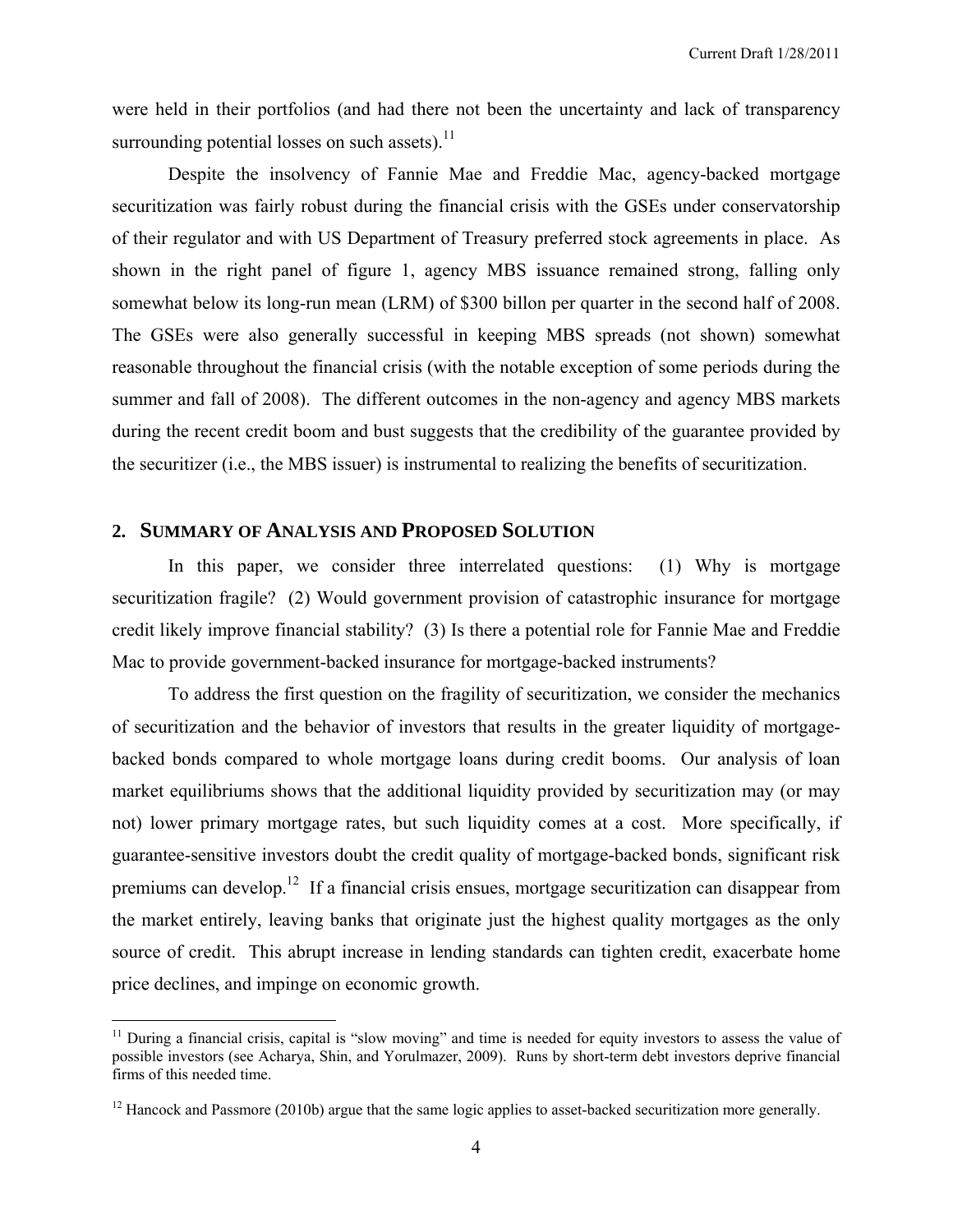During a credit boom, particularly when asset prices are rising, there are many guaranteesensitive investors who will purchase the debt issued, or securities guaranteed, by large financial institutions.<sup>13</sup> These investors typically reason that some entities are so central that their failure would have substantial macroeconomic effects; and therefore, the government or the central bank will take actions to protect the debt holders of such institutions. Analogously, these investors are more likely to rely on implicit government guarantees when purchasing the mortgage-backed securities issued by large financial institutions, rather than to conduct a painstaking quantitative analysis of the underlying collateral.

Since there is a broader range of investors who purchase and sell the debt issued, or securities guaranteed, by large financial institutions, the liquidity of such instruments is greatly enhanced. However, as was seen just prior to when Fannie Mae and Freddie Mac were placed into conservatorships (as well as when some notable investment banks were on the verge of collapsing), such liquidity can suddenly dry up when the implicit government guarantee comes into doubt. Indeed, guarantee-sensitive investors are prone to "run" in a manner similar to what retail depositors did before the establishment of government-provided deposit insurance. <sup>14, 15</sup> Such actions simultaneously drive down security prices and build up liquidity premiums, regardless of the fundamental values for the assets (e.g., mortgages and homes) that back the securities. In such circumstances, the issuance of mortgage-backed securities can abruptly cease as did occur in the fall of 2008.

1

<sup>&</sup>lt;sup>13</sup> Our analysis is similar in spirit to Gorton (2009) and Gorton and Merrick (2009) who develop the analogy that investor "runs" in the shadow banking industry are similar to retail depositor "runs" in the banking era prior to the creation of the Federal Reserve. In their view, banks create "informationally-insensitive" debt (e.g., deposits) that appeals to retail depositors because there is no need to invest in due diligence. In the shadow banking system, investment banks use repurchase (repo) transactions, which use short maturities, collateral, and haircuts to appeal to a broad range of investors. Similarly, Shleifer and Vishny (2009) show how banks cater to uniformed "investor sentiment" using securitization, but the net result is a less stable financial system.

<sup>&</sup>lt;sup>14</sup> Uninformed investors often play an instrumental role in models of liquidity "runs." For example, uniformed investors may rely on past price movements to infer asset volatilities and thereby induce "liquidity runs" (Brunnermeir and Pedersen, 2008).

<sup>&</sup>lt;sup>15</sup> The idea that during 2007 and 2008 the "shadow banking system" experienced a run similar to that of a banking panic and that additional government involvement is needed to avoid such panics has been advanced by a variety of observers. See Bernanke (2008b), Gorton (2009), Kashyap, Rajan, and Stein (2008), and He and Xiong (2009). As emphasized by Hanson, Kashyap, and Stein (2010), the current theories of runs on financial institutions (based on asset-fire sales and credit crunches) are based on socially excessive balance-sheet shrinkage and on the existence of deposit insurance. As pointed out by Pozsar, Adrian, Ashcraft, and Boesky (2010), one of the main contributors to financial stress in the shadow banking system is its lack of access to public sources of insurance. Covitz, Liang, and Suarez (2009) examine the structure of special purpose vehicles and their reliance on short-term funding and argue that the problems in these markets resemble a bank-like run.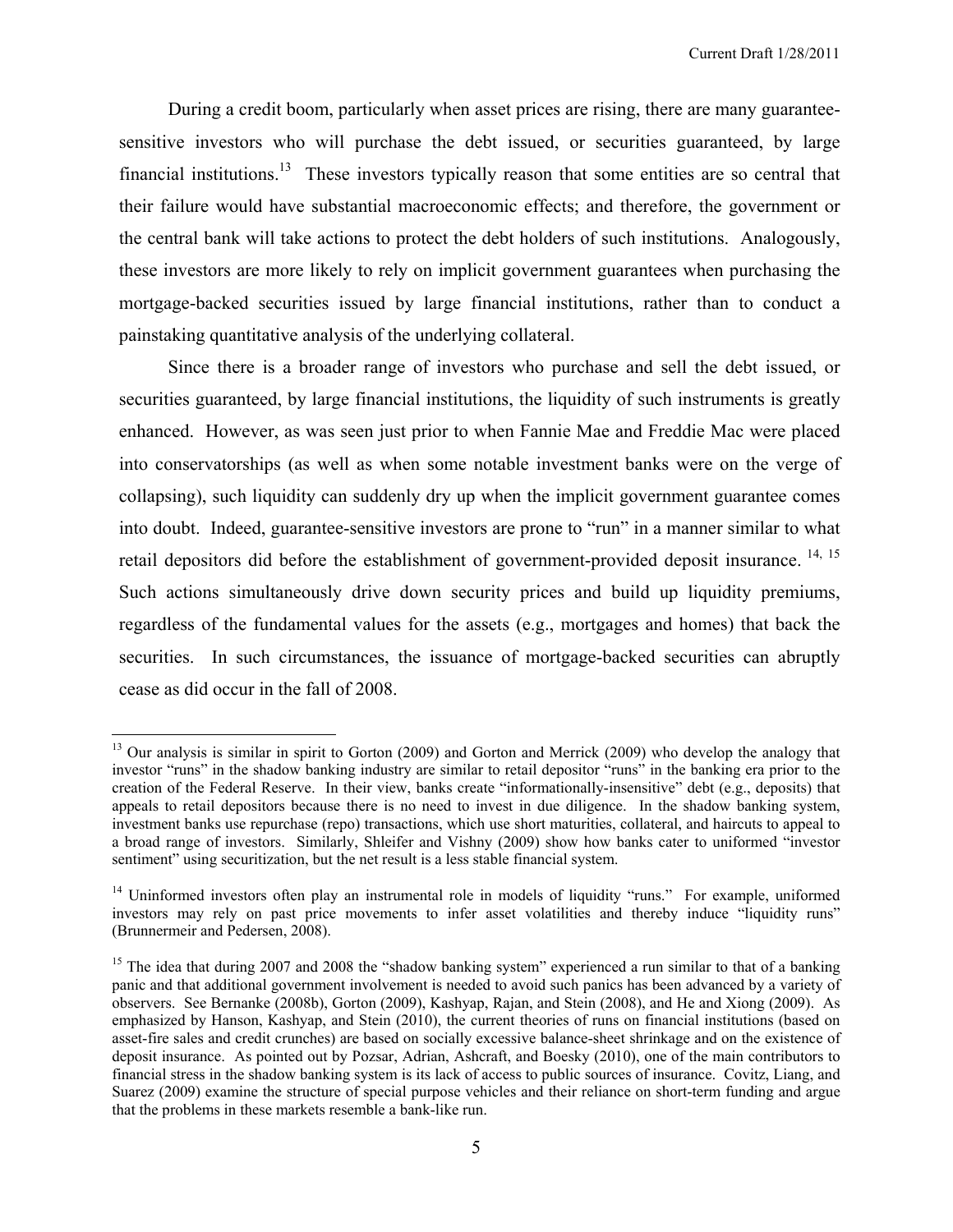With regard tackling the second question on the provision of catastrophic insurance for mortgage-backed instruments to cover extreme tail-risks in housing markets, we contend that only the government can credibly provide such insurance. First, a private insurance market for mortgage-backed instruments would have to solve an inter-temporal problem to match a smooth flow of annual premium receipts to a highly non-smooth flow of annual payouts (i.e., losses).<sup>16</sup> Second, aggregate US home prices are likely to be correlated with the price of a global market index, so insurance payouts on mortgage-backed instruments are likely to be undiversifiable. This suggests that tapping capital markets to cover payouts will be expensive. Third, a private provider of catastrophic insurance for mortgage-backed instruments would be constrained by its reserves in the scale of unconditional guarantees which it can offer. These three features of the catastrophic risks related to mortgage-backed instruments suggest that the private-provision of guarantees associated with mortgage-backed instruments would not be credible in a severe housing downturn. Accordingly, guarantees for mortgage-related instruments provided by private entities would not stem a "run" by guarantee-sensitive investors and the market failure we identify would remain.

 Turning to the potential role for Fannie and Freddie Mac, we argue that an institutional structure for stemming "runs," analogous to the current set up for the Federal Deposit Insurance Corporation (FDIC), could be deployed to insure catastrophic risks associated with prespecified mortgage-backed instruments (e.g., mortgage-backed securities and covered bonds). Such an insurer would likely benefit from the accumulated information on mortgage default, the credit risk modeling expertise, the securitization know-how, and the infrastructure (e.g., workout processes and other real estate owned management) that is embodied in the Fannie Mae and Freddie Mac organizations. With regard to mortgage-backed securitizations, the process would be similar to what is currently in place with Fannie Mae and Freddie Mac, except the minimum underwriting criteria for mortgages eligible for purchase by these entities would be changed from mortgage borrowers with a good credit history and a loan-to-value ratio of 80 percent or less to mortgage borrowers with a good credit history and a very low loan-to-value (e.g., 60 percent or less). Such a strict underwriting standard would make it unlikely for the loan-tovalue ratio to become greater than one except under catastrophic circumstances (e.g., a 40 percent or more drop in home prices). Moreover, such a strict underwriting standard would

<u>.</u>

<sup>&</sup>lt;sup>16</sup> See Jaffee and Russell (1997).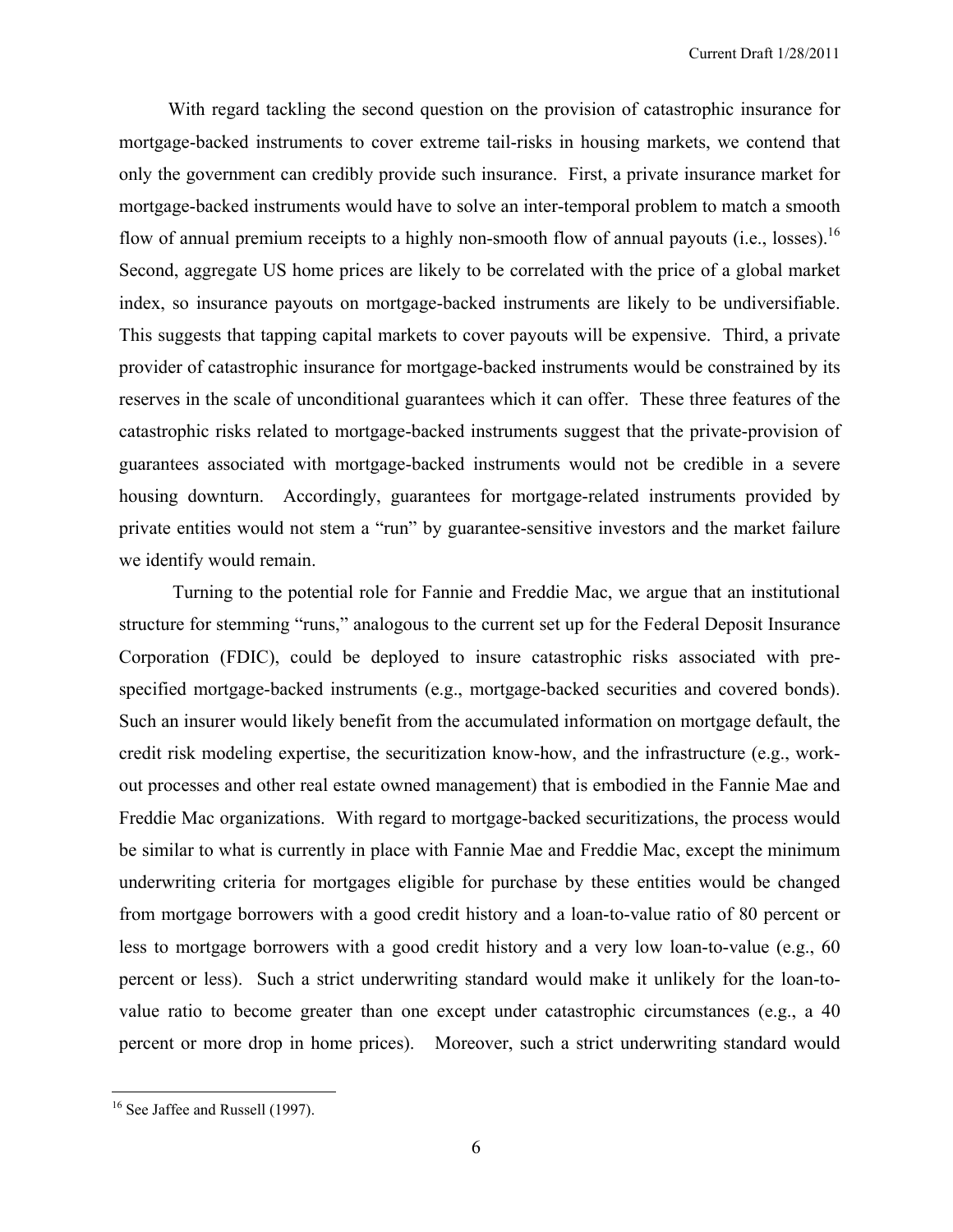also ensure that there would be substantial private sector involvement in the mortgage market and in mortgage pricing, as well as make certain that mortgage borrowers, private mortgage insurers, and/or financial institutions that provide credit enhancements on mortgages would have considerable "skin-in-the game."<sup>17</sup>

With regard to covered bonds, prudently operated financial institutions could potentially purchase catastrophic risk insurance on mortgage pools that meet or exceed the new stringent underwriting standards. In either case, the catastrophic risk insurer would only guarantee the performance of securities backed by the cash flows of mortgages that met or exceeded the very conservative underwriting criteria outlined above, and not the performance of the mortgage originator or the covered bond issuer. As is the case with the FDIC, the full faith and credit of the United States government would stand behind the catastrophic insurer of mortgage instruments and the insurer would have access to a line of credit. With such reforms, the provision of federally-backed insurance on pre-specified mortgage-backed instruments provided at risk-based premiums could provide a rationale for restructuring the housing-related GSEs towards a public purpose.<sup>18</sup>

Regardless of its institutional structure, a federally-backed insurer for pre-specified mortgage-backed instruments would provide greater financial stability and ensure that mortgage credit is provided at reasonable cost both in times of prosperity and during downturns.<sup>19</sup> The *explicit* pricing of the government-backed guarantee would mitigate the market distortions that have been created by *implicit* government guarantees during prosperity.<sup>20</sup> Moreover, guaranteesensitive investors would not engage in a "run" if they were certain that their money would be repaid with interest. For such reasons, Chairman Bernanke has argued that "if the GSEs were privatized, it would seem advisable to retain some means of providing government support to

 $17$  Davidson (2009) has proposed a senior mortgage bond, subordinated mortgage bond, structure with government insurance only on the senior bond.

<sup>&</sup>lt;sup>18</sup> In recent speeches and testimony, Federal Reserve Chairman Bernanke, Secretary of the Treasury Timothy Geithner, and former Secretary of the Treasury Hank Paulson have highlighted the need to reform Fannie Mae and Freddie Mac. See Bernanke (2008a), Geithner (2009 and 2010) and Paulson (2009).

 $19$  To avoid repeating the mistakes of the past, GSE portfolios of mortgages and of asset-backed securities would be eliminated and the bond insurer would not be allowed to issue unsecured debt (see Bernanke, 2007 and Passmore, 2003 and 2005).

 $20$  For example, both small and large financial institutions would have access to the same government guarantee, which would depend only on the quality of the asset originated and not on the size of the originator. In this manner, government provided bond insurance mitigates one too-big-to-fail competitive advantage and reduces moral hazard.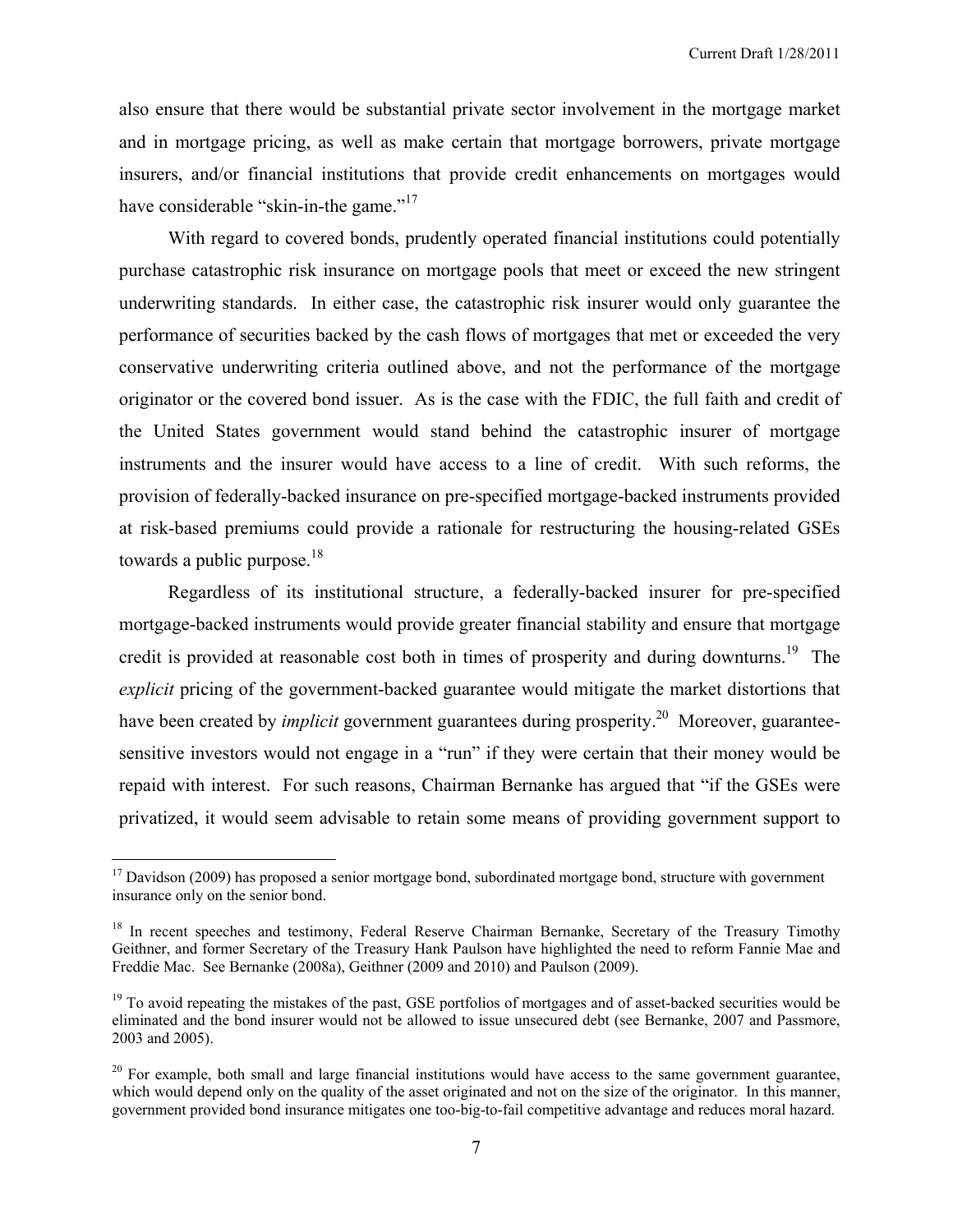the mortgage securitization process during times of turmoil" with "one possible approach being to create a bond insurer."<sup>21</sup> This paper spells out the rationale for and details of such an approach.

 The remainder of this paper is structured as follows: Section 3 considers why mortgage securitization is fragile. Section 4 provides a scheme for government-backed catastrophic insurance for pre-specified mortgage-backed instruments. Section 5 describes how Fannie Mae and Freddie Mac could be restructured to provide such catastrophic insurance. Section 6 presents the conclusion.

## **3. WHY IS MORTGAGE SECURITIZATION FRAGILE?**

 To understand who bears the credit risks of mortgage securitization during normal economic times in the United States, one must consider the roles of mortgage originators, typically depository institutions, and mortgage-backed securitizers. We build on the model of Heuson, Passmore, and Sparks (2001), who use their model to describe GSE mortgage-backed securitization, and on Hancock, Lehnert, Passmore, and Sherlund (2005), who customized the model for bank capital requirements.

## 3.1 THE MECHANICS OF MORTGAGE SECURITIZATION

 $\overline{a}$ 

 In the United States, mortgage securitization is segmented by loan-type, loan-size, and the riskiness of the borrower. Each market segment (e.g., conforming mortgages, subprime mortgages, and "prime jumbo" mortgages) is typically characterized by uniform pricing; that is, risk-based pricing usually occurs across market segments, but only to a limited extent within market segments. Originators generally do not further segment the market because it involves significant underwriting expense.<sup>22</sup> Moreover, uniform pricing may lead an originator who has the option of holding a mortgage in its own portfolio to withhold safer mortgages from a pool.

<sup>&</sup>lt;sup>21</sup> See Bernanke (2008a). This idea is briefly described in Hancock and Passmore (2009). See also Hancock and Passmore (2010b).

<sup>&</sup>lt;sup>22</sup> Steinback (1998) argues that mortgage pricing maintains an element of cross-subsidization (and thus uniform pricing) because collateral risk is more dominant than credit risk and collateral risk cannot be forecast with precision. In GSE mortgage securitization, the recent advent of the GSEs' loan level pricing adjustments (LLPAs) suggests that for more extreme FICO scores and LTV ratios, the GSEs feel that they can further divide the conforming loan market segment. However, part of this price differentiation might reflect the demise of the privatelabel securitizers, who in the past had been in a position to "cream skim" any perceived mispricing of loans by the GSEs. In addition, the recent financial turmoil has perhaps made the dispersion of risks within the market for prime conforming borrowers more distinct and measurable.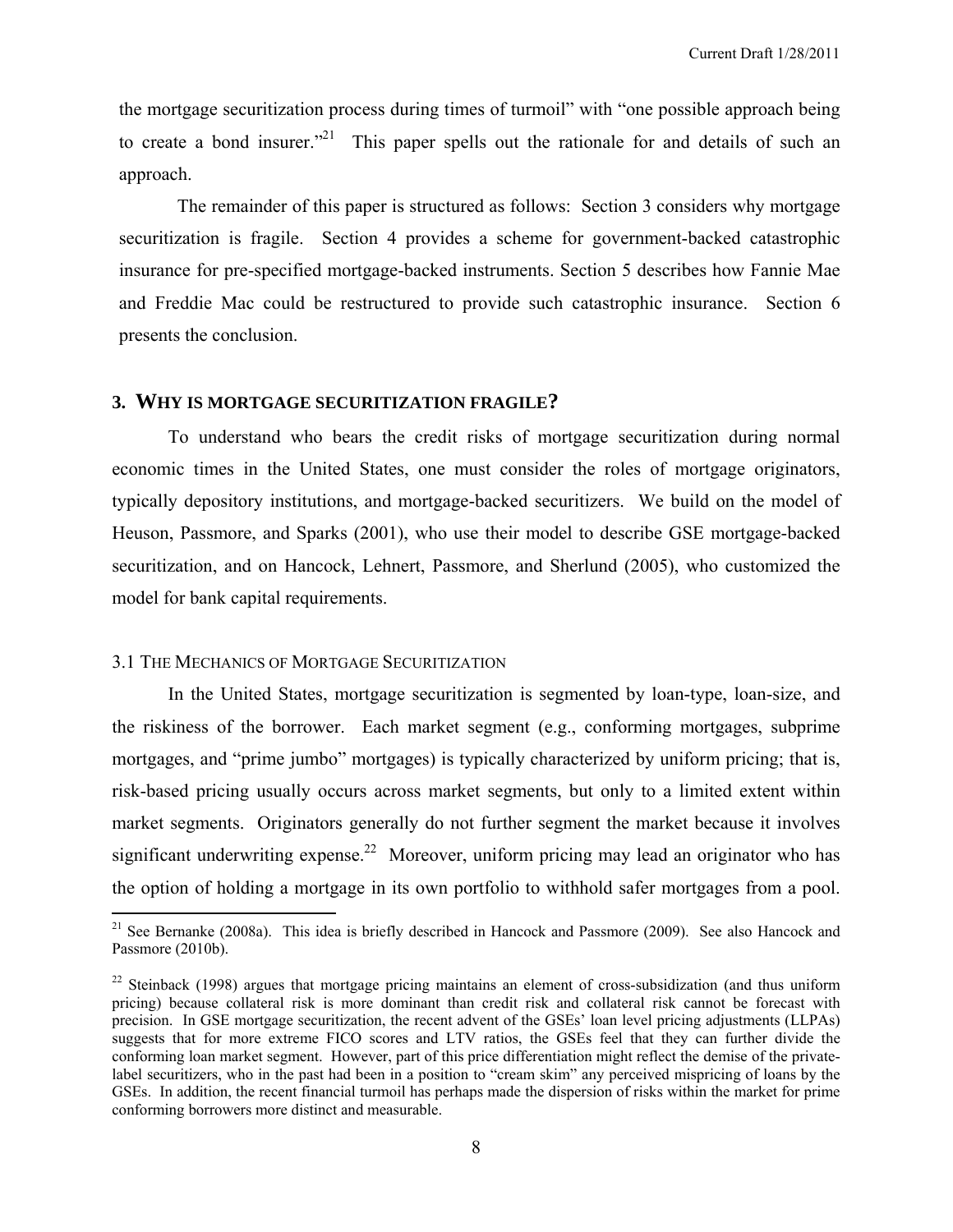By "cherry picking" the safer mortgages, the originator avoids paying a securitizer (or an insurer) the guarantee fee, which is often an average fee for a pool.<sup>23</sup>

For mortgage-backed securitization, Heuson, Passmore, and Sparks (2001) show that the securitizer must guard against buying a relatively high proportion of higher-risk mortgages from originators who have a "first-mover" advantage. This means that the mortgage securitizer will set a tougher underwriting standard than will mortgage originators, who can both underwrite and hold mortgage credit risk.<sup>24</sup> Moreover, Cutts, Van Order, and Zorn (2001) note that the practice of uniform pricing and the resulting concern over adverse selection cause mortgage guarantors, such as Freddie Mac and Fannie Mae, to set a maximum level of risk they are willing to accept and to enforce it through tighter underwriting standards.

 Adverse selection is a concern in all lending markets, and the first-mover advantage for originators holds true for all forms of mortgage securitization.<sup>25</sup> When securitization is an option, financial institutions, FIs, such as banks, have three strategies. The first is an "originateand-hold" strategy, where the FI bears the credit risk of an asset and funds its loans on the balance sheet (using a mix of deposits, Federal Home Loan Bank (FHLB) advances, and perhaps covered bonds). The second is a "swap-and-hold" strategy, where the FI purchases a guarantee to cover the credit risk of the mortgage and simultaneously swaps the mortgage for a guaranteed MBS. Then, these MBS are funded using the FI's balance sheet. Finally, the FI might employ a "swap-and-sell" strategy, where it purchases a guarantee to cover the credit risks associated with the mortgage, and swaps the mortgage for a guaranteed MBS that it simultaneously sells into the secondary market (where guarantee-sensitive investors fund the mortgage). The second and third strategies are securitization-based strategies.

<sup>&</sup>lt;sup>23</sup> Calem, Henderson, and Liles (2010) find substantial evidence of "cream-skimming" in subprime mortgage securitizations. They attribute their results to asymmetric information, but also believe that a breakdown of due diligence—an explanation consistent with the model presented here—is also a possibility.

 $24$  A "first-mover" argument is distinct from an argument that relies on information asymmetries. The former reflects market structure (i.e., the originator has the right to pick first), whereas the latter represents information (i.e., the originator has better knowledge of the underlying risks than the securitizer). Passmore and Sparks (1996) show that a situation where the originator has better information than the mortgage securitizer has can also lead to tighter underwriting standards by the securitizer. The tradeoff between the selection advantages of mortgage originators because of information asymmetries and the lower costs of financing and controlling risks in the secondary mortgage market is also discussed in Van Order (2000).

 $25$  The examples provided are taken from the mortgage markets. For a description of secondary market financing and the automobile market, and the important role of a government backstop (more specifically, the Term Asset-Backed Securities Loan Facility, TALF), see Johnson, Pence and Vine (2010).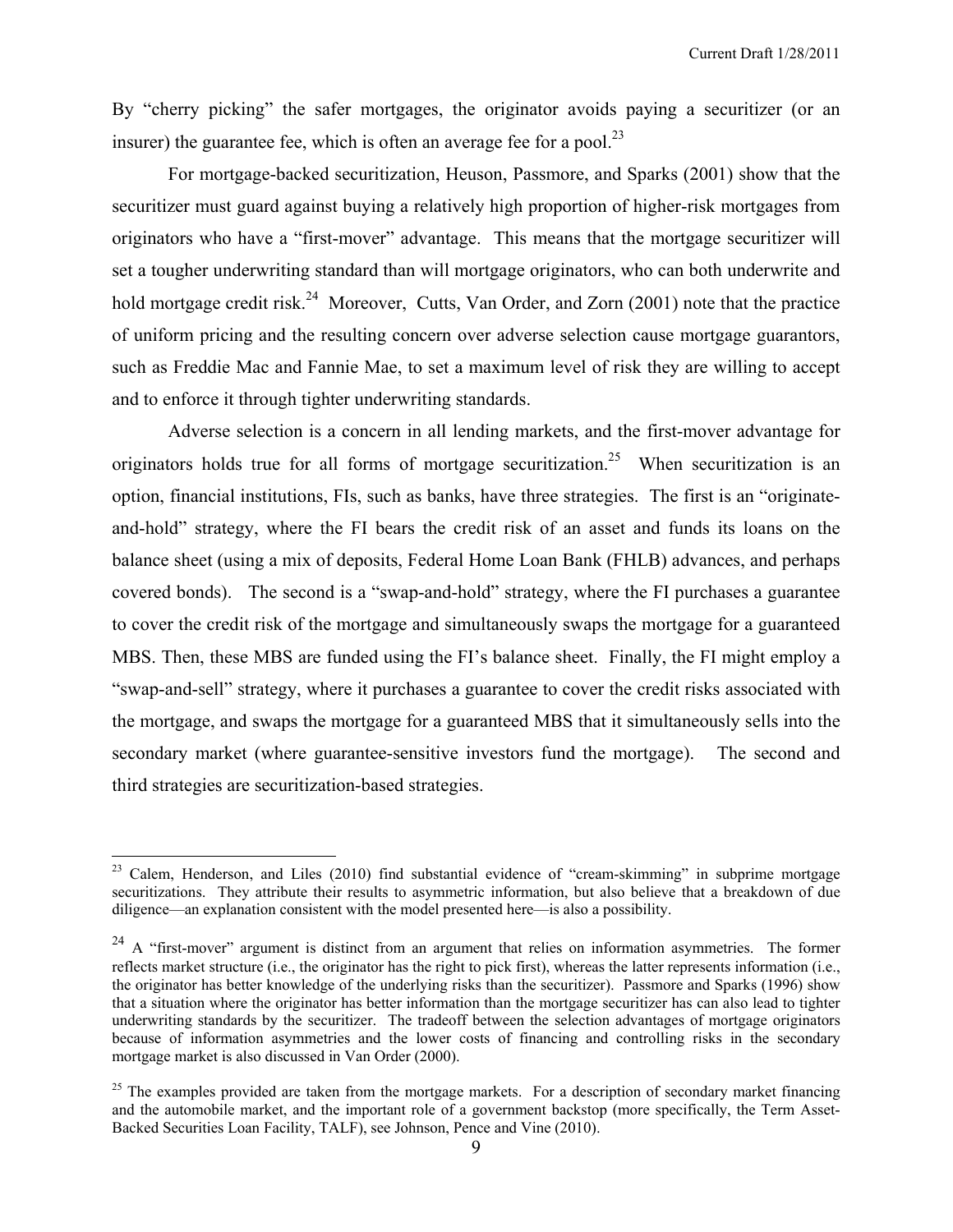In principle, one might separate the guarantee provided for a mortgage from the conversion of the mortgage into MBS. For example, in US mortgage markets, the Federal Housing Administration (FHA) guarantees a mortgage and the Government National Mortgage Association (GNMA or Ginnie Mae) may or may not convert the mortgage into a security. The FI has the option of either holding the guaranteed FHA mortgages in its portfolio or holding the Ginnie Mae securities in its portfolio.

 However, in the model below, the value of a securitizer's guarantee is that it provides liquidity for MBS because if the guarantee is credible, the MBS can be sold to and traded among guarantee-sensitive investors in all market conditions—good and bad. At its best, securitization is the process of making illiquid mortgages liquid; that is, the holders of the securities know without performing substantial due diligence on the underlying mortgages—that such securities can be readily traded in active secondary markets at fair market values over the lives of the securities. Therefore, our model applies directly to mortgage securitization rather than simply to the pricing of mortgage guarantees.

## 3.2. THE DECISION PROBLEM FOR FINANCIAL INSTITUTIONS (FIS)

 $\overline{a}$ 

We begin with a comparison of the "originate-and-hold" strategy (where the FI holds the mortgage on its balance sheet) with the "swap-and-hold" strategy (where the FI holds the MBS on its balance sheet). In either case, the FI will use the same mix of liabilities to fund the mortgage on its balance sheet.

Figure 2 provides a graphical representation of the industry supply curve for a given mortgage market segment (e.g., the "prime conforming mortgage" market segment).<sup>26</sup> On the vertical axis of the figure is the interest rate for the mortgage extended to the household. On the horizontal axis is the probability that a borrower will *not* default, *q*, in the mortgage market segment, which ranges from 0 to 1. Borrowers with higher probabilities of *not* defaulting (i.e., those closer to 1 in the right corner of the figure) have the *lowest* credit risks. The marginal cost of bearing borrower credit risks declines as *q* increases, so the lowest rate that a lender is willing to accept falls as the probability of *not* defaulting on a mortgage rises.<sup>27</sup>

<sup>&</sup>lt;sup>26</sup> As discussed earlier, risk-based pricing occurs across loan segments but not within a loan segment.

 $27$  Focusing on the portfolio decision in the absence of capital requirements, a risk-neutral originator will offer a loan *if*  $qr+(1-q)r_d ≥ r_f$  where *r* is the interest rate received by the lender if the borrower does not default,  $r_d$  is the expected return to the lender if the borrower does default, and  $r_f$  is the expected return on an alternative investment. Rewriting this expression in terms of an equality and solving for *r*, it can be demonstrated that the inverse supply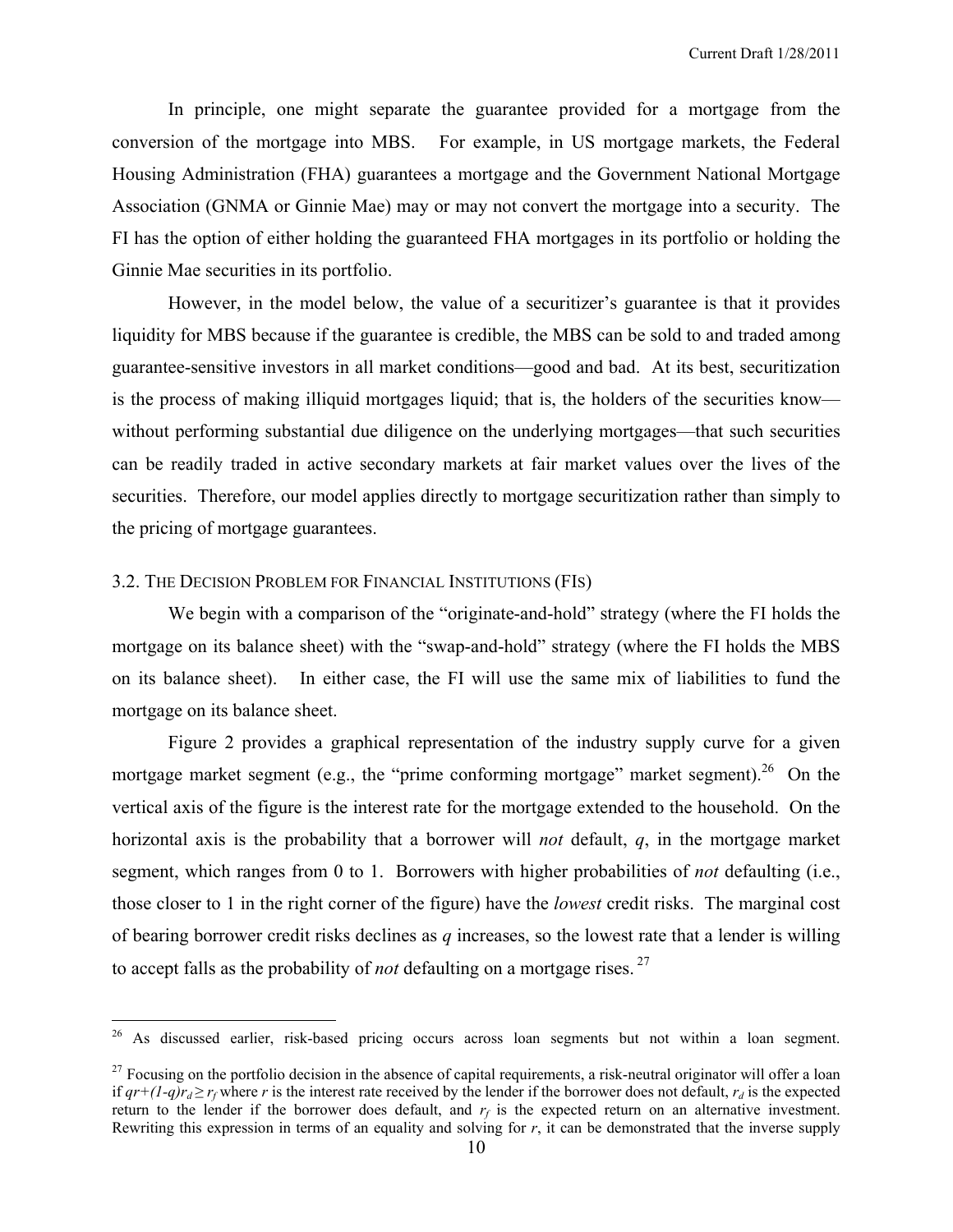The purple line  $FI(r,q)$ —solid and dashed—represents the locus of zero economic profit combinations of mortgage rates (*r*) and credit risks (*q*) from using liabilities (including insured deposits and FHLB advances) to fund mortgages using the "originate-and-hold" strategy.<sup>28</sup> At any given interest rate, the FI is willing to use its liabilities to fund all mortgages with credit risk equal to, or less than, the credit risks represented by this line (denoted as the set of all points to the right of  $FI(r,q)$ , indicated by the purple cross-hatches).



An important part of this economic profit is the illiquidity premium embedded in whole mortgages. If the FI needs to sell or finance a whole mortgage, it requires due diligence from a sophisticated investor. This process is costly and time consuming, meaning that whole mortgages are often sold at a substantial discount if the FI needs to raise funds quickly. Similarly, if the whole mortgage is pledged for a repo transaction, the financing is only available with a substantial haircut.

The red line  $S(r,q)$ —solid and dashed—is the locus of zero economic profit combinations of mortgage rates and credit risks if the FI uses the "swap-and-hold" strategy. In this case, the FI

function for mortgages is decreasing in *q* and  $r_d$ , but increasing in  $r_f$ . See Heuson, Passmore, and Sparks (2001, p. 340).

 $2<sup>8</sup>$  The purple line incorporates the market's risk-sensitive capital requirement, which covers credit risks of the funding institution. This marginal cost curve with respect to credit risk implicitly assumes that other marginal costs of loan financing do not vary with respect to credit risk. Thus, the curvature simply reflects the effective cost of capital to back the credit risk (or an equivalent credit guarantee).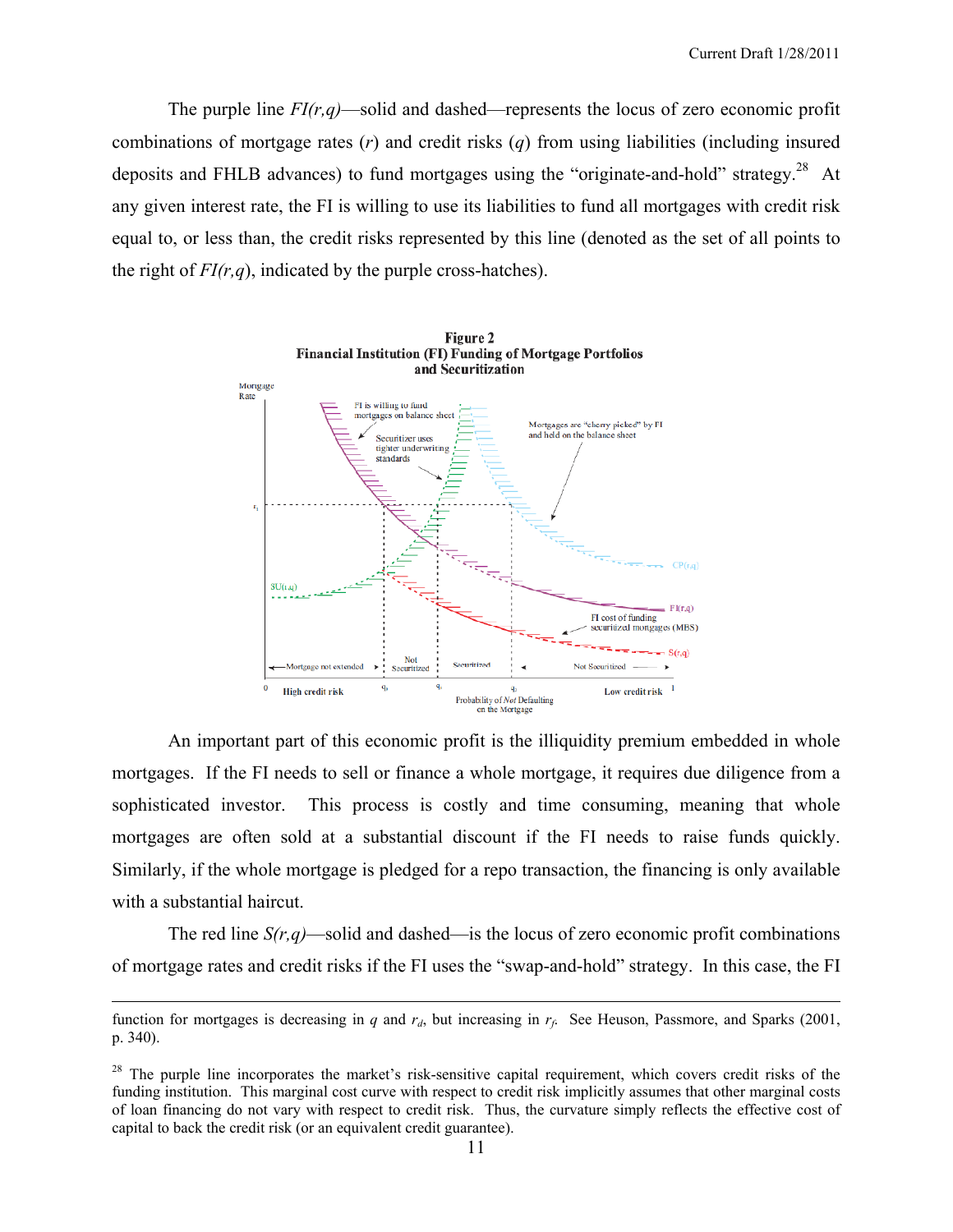is willing to fund all MBS with credit risks equal to, or less than, the credit risks represented by this line (indicated by the red cross-hatches). As portrayed in figure 2, the MBS yield a liquidity benefit to the FI; measured by the distance between  $FI(r,q)$  and  $S(r,q)$ . If the guarantee offered by a securitizer is *credible* among market participants, then the securities backed by the whole mortgages are easily transacted and can be sold to guarantee-sensitive investors. The FI would prefer to use its liabilities to fund MBS, all things equal, rather than mortgages.

 The mortgages that an FI will keep in portfolio are all those with credit risks that are equal to, or less than, those to the right of the blue dashed line  $CP(r,q)$ , indicated by blue crosshatches. Changes in an institution's underwriting standards (i.e., the quality of mortgages that are "cherry picked") are represented by movements of *CP*(*r,q*) line.

In the course of maximizing profits, a mortgage securitizer must offset the mortgage originators' first-mover advantage (the "cherry picking") to earn a target rate of return and to not be stuck with "lemons." Thus, the securitizer generally sets a higher credit risk standard than does the mortgage originator. This higher standard does not necessarily ensure that the securitizer's average credit risk is lower than the originator's average credit risk on the mortgages because the originator can pool the "lemons" (mortgages that have a higher credit risk than allowed under the securitizer's underwriting standards) and the "cherries" (mortgages that are very low-risk and that are not sold to the securitizer).<sup>29</sup>

In figure 2, the credit standard of the securitizer is represented by the green line *SU(r,q)*. The securitizer will only purchase, securitize, or rate, mortgages with credit risks equal to, or less than, those represented by this line. That is, only mortgages to the right of  $SU(r,q)$ —indicated by green cross-hatches—are securitized. The line *SU(r,q)* slopes upward because the originator is more likely to "cherry pick" mortgages when mortgage rates are higher, which provides an incentive to the securitizer to tighten its underwriting standards.

Changes in underwriting standards by the securitizer, other than those due to changes in mortgage rates, are represented by shifts of the *SU(r,q)* line*.* (The line shifts to the right when the underwriting standard is tightened.) Such changes are, of course, linked to the FI's underwriting standards, as well as to any exogenous events that change the securitizer's target rate of return on its equity. As the originator removes more low-risk loans from the flow of mortgages into the pools of collateral backing a securitization, the securitizer has to tighten its lending standards to

 $29$  See Hancock, Lehnert, Passmore and Sherlund (2005) for a discussion of this pooling equilibrium in the context of meeting FI capital requirements.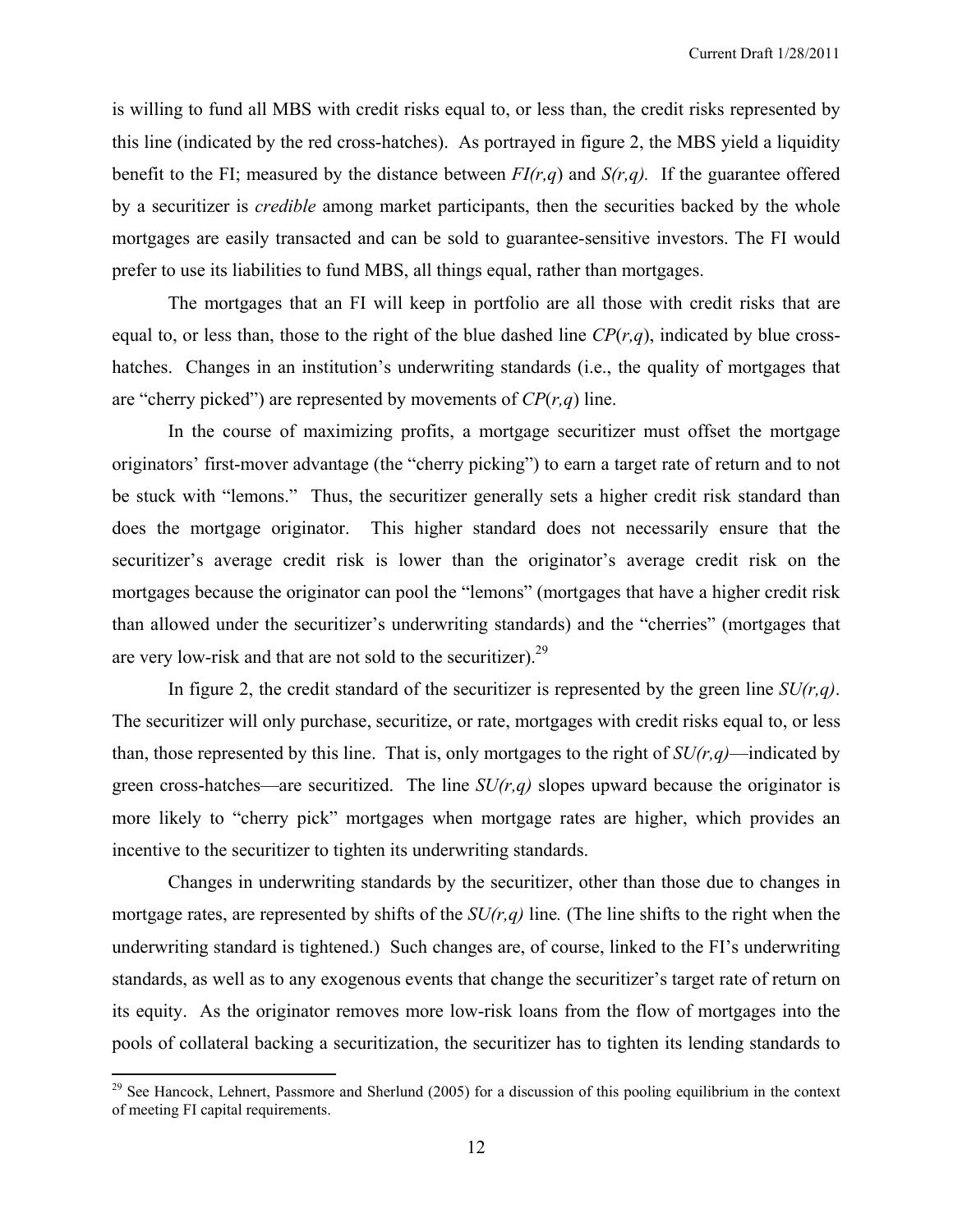guard against adverse selection when taking mortgages out of the remaining pool of mortgages. These actions reduce the gap between the green and blue lines.<sup>30</sup>

 When the mortgage rate is *r1*, loan originators (FIs) only want to *sell* loans with credit risks between 0 and  $q_2$  because they are engaging in "cherry picking" vis-à-vis the securitizers.<sup>31</sup> Moreover, because of this cherry picking activity, the mortgage securitizer wants to avoid "lemons" and only wants to guarantee mortgages with credit risks between  $q_1$  and 1 to create marketable securities. High quality mortgages originated by an FI (i.e., mortgages with credit risks lower than  $q_2$ , and therefore to the right of  $q_2$ ) are placed in the FI's own investment portfolio. As a result, the effective industry supply curve (used to determine  $r_l$ ) for mortgage credit risks of a given product type is represented by the solid segments of the purple, *FI(r,q)*, and red,  $S(r,q)$ , lines.<sup>32</sup>

#### 3.3. THE EFFECT OF GUARANTEE-SENSITIVE INVESTOR PARTICIPATION ON FI FUNDING COSTS

The implicit, or conjectural, government guarantees that are presumed to be present for GSEs and large FIs, sometimes referred to as "too-big-to-fail" (TBTF) status, can provide competitive advantages because a much broader range of investors—guarantee-sensitive investors—will purchase the debt issued, or the securities guaranteed, by such institutions. GSEs and large FIs can, in essence, convert loans (e.g., mortgages) made to borrowers into a relatively risk-free investment for a broader range of investors. The target investor is one who desires an investment that is so free of credit risk that the yields should be close to those offered on sovereign debt. If such "guarantee-sensitive" investors are willing to buy a financial instrument, the liquidity of the instrument is greatly enhanced. Such investors, however, are likely to reason that they can quickly dispose of their holdings in a liquid market if they smell trouble ahead.

 "Runs" by guarantee-sensitive investors have significant spillovers to other parts of the financial system. When credit conditions deteriorate and capital becomes dear, liquidity can dry

<sup>&</sup>lt;sup>30</sup> During 2005 through 2007, mortgage originators' underwriting standards fell and Fannie Mae and Freddie Mac did not respond by tightening underwriting standards. Despite misgivings of the risk managers at the GSEs, Fannie Mae and Freddie Mac both bought into the view that mortgage risks were more manageable than they had been in the past.

<sup>&</sup>lt;sup>31</sup> The blue line at  $q_2$  is determined by the originator's comparison of the marginal profit derived from holding the mortgage loan to the price offered by the securitizer for selling the loan.

 $32$  The supply curve is downward sloping because the originators and guarantors require the same risk-adjusted return on all loans. As risk falls, the nominal rate of return needed to hit the target rate of return falls.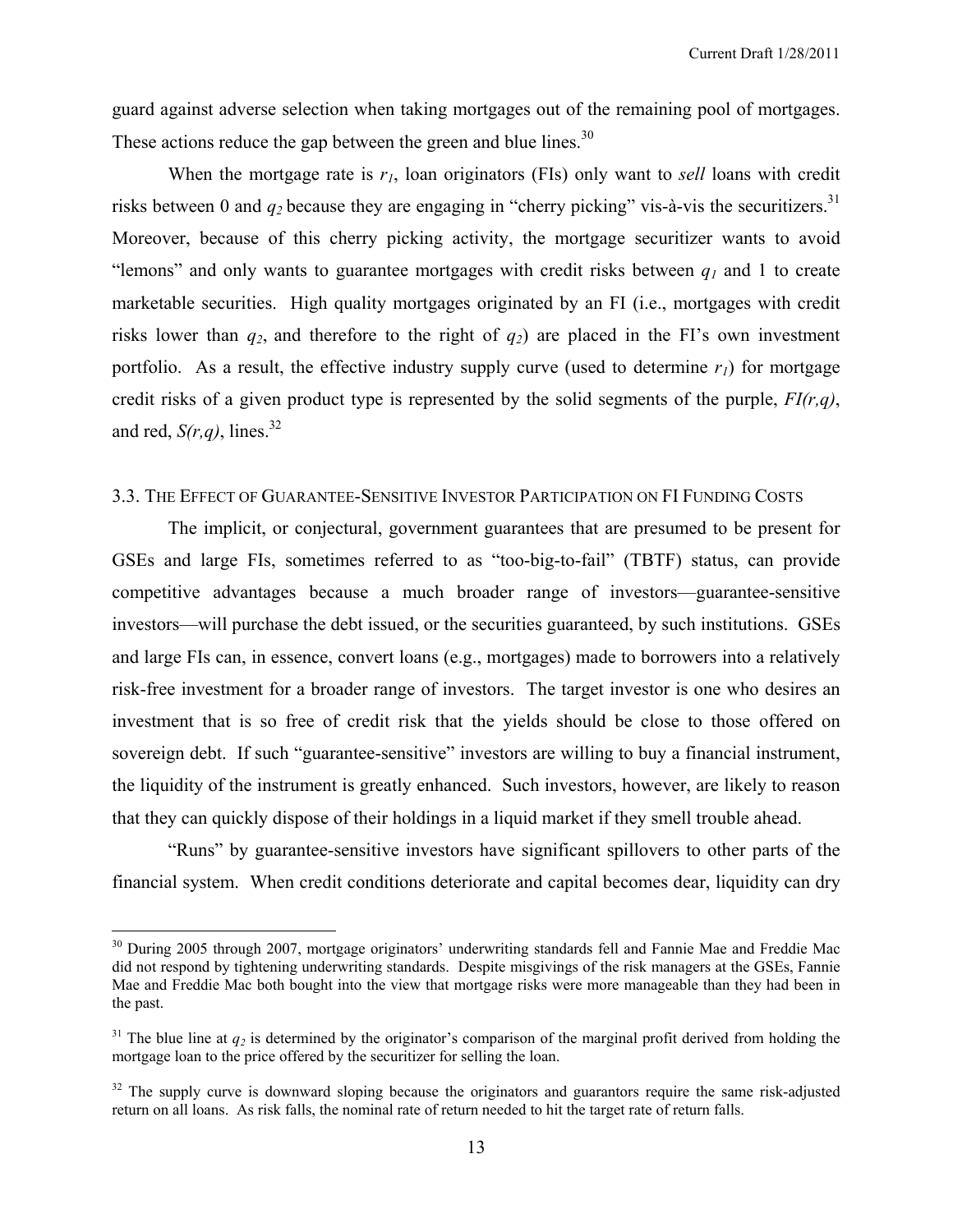up as uncertainty about future returns becomes pervasive. Large FIs become vulnerable to "runs" if they depend heavily on funding from guarantee-sensitive investors. As a result, very large banks, as well as other large FIs (including Fannie Mae and Freddie Mac during the most recent crisis), hoard capital even in the face of likely profitable investments because of this uncertainty.<sup>33</sup> Financial turmoil results in real economic effects since otherwise productive investments are not made because money cannot be re-allocated.

 Consider a model with two types of investors: (1) sophisticated investors, who are willing to invest in due diligence and (2) guarantee-sensitive investors, who are unwilling or are unable to take such actions and only hold securities they perceive as risk-free.  $34$  Let (1- $\alpha$ ) denote the share of a bank's liabilities sold to sophisticated investors (which is very small), and  $\alpha$  be the proportion sold to guarantee-sensitive investors. The cost of funds for a "TBTF" bank (or a GSE) would be:

$$
r_f = (1 - \alpha)(r_T + \varepsilon) + \alpha r_T
$$

where  $r_f$  is the cost of funds and  $r_f$  is the yield on a risk-free security (e.g., a Treasury bill). Sophisticated investors charge a risk premium ε because they understand that the financial institution is not directly backed by the government. In contrast, guarantee-sensitive investors perceive that the government implicitly or explicitly guarantees the FI and either lack the resources, or do not want to make the investments, to undertake due diligence. FIs desire to expand the proportion of their funding that comes from guarantee-sensitive investors because it is lower cost than funding operations relying solely on more sophisticated investors.

 The overall cost of funds for a TBTF financial institution is slightly higher than the riskfree rate. So long as the yield on deposits and securities offered by a TBTF bank is perceived as slightly better than a Treasury yield, the liability will attract guarantee-sensitive investors

<sup>&</sup>lt;sup>33</sup> For examples of models of de-leveraging and hoarding during a financial crisis, see Adrian and Shin (2008) and Geanakoplos (2009).

 $34$  Our model assumes that the guarantee-sensitive investor is unwilling to pay others to perform due diligence as well. In principle, a credible non-government bond insurer or a credit rating agency could undertake the necessary due diligence and in conjunction with a government bond insurer who bears the catastrophic risk, provide market discipline. However, to date, guarantee-sensitive investors are unwilling to pay (or are able to "free ride" on the work of others) for such analysis or structuring (as illustrated by the prevalence of the "issuer pays" model used by the credit rating agency). Thus, it seems likely that for guarantee-sensitive investors to bear this cost, there would have to be a legislative mandate requiring a structure for securitizations that effectively creates institutions to perform due diligence on behalf of such investors and collects funds to cover the costs. There are a variety of financial architectures that might accomplish this goal.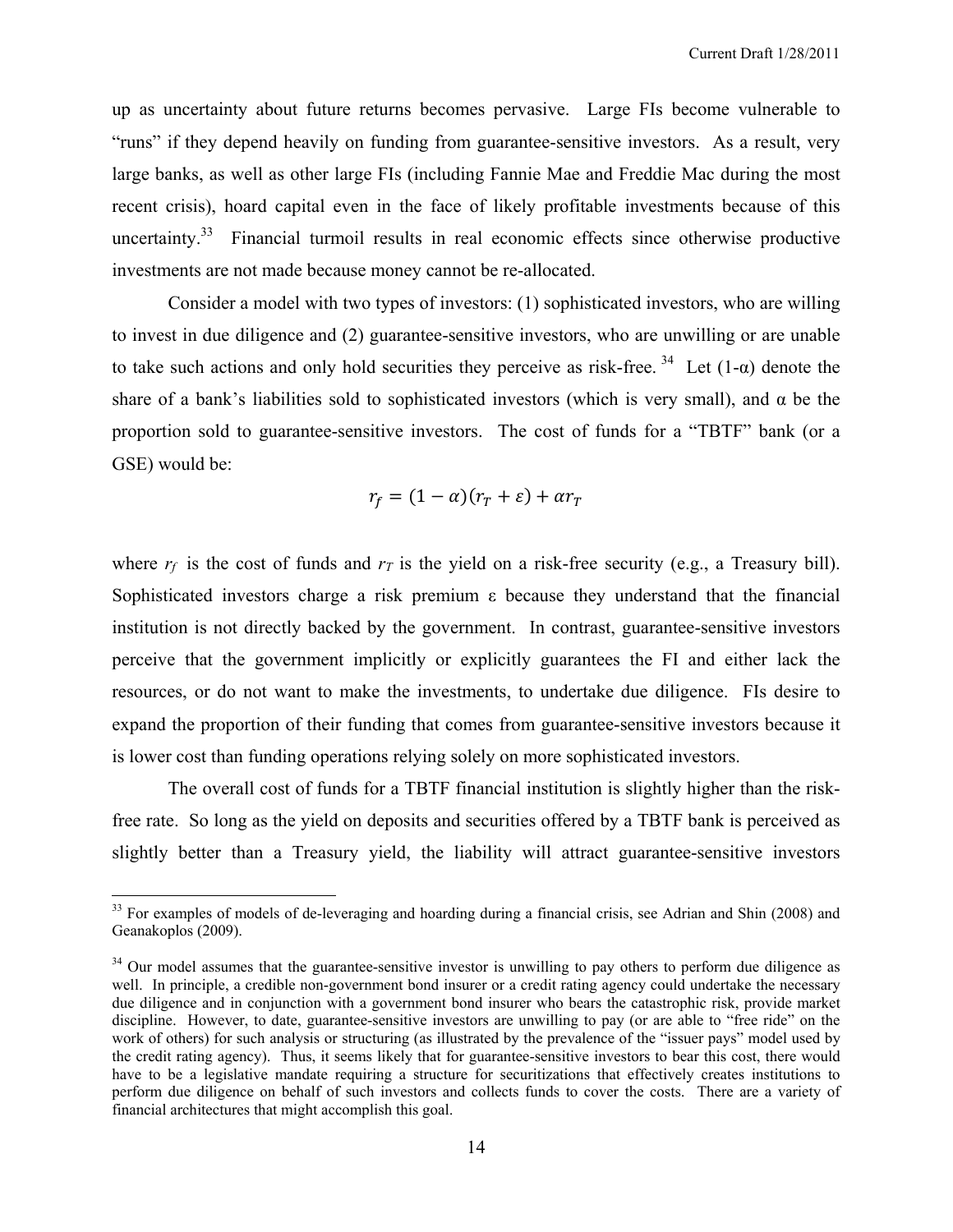because they perceive the liability to be risk-free. As a result, the financial institution is able to attract extensive funding from a broader range of investors.<sup>35</sup>

 Similarly, MBS appeal to guarantee-sensitive investors if the securitizer's guarantee is viewed as credible, and this appeal lessens the effect of the liquidity discount applied by market participants to the securities backed by the securitizer. The expected return on the MBS is:

$$
r_{MBS} = (1 - \alpha)(c - \varrho) + \alpha c,
$$

where c is the coupon offered on the MBS and  $\rho$  is the credit and liquidity discount imposed by sophisticated investors.

 If we assume a TBTF financial institution is the marginal investor in the MBS market, then the spread of MBS to the bank's cost of funds is:

$$
r_{MBS} - r_f = c - r_T - (1 - \alpha)(\varepsilon + \varrho),
$$

which implies the TBTF financial institution can raise its return by increasing the proportion of guarantee-sensitive investors in its funding mix.

 We model guarantee-sensitive investors as those who can only observe the average risk of an activity. (In the model that follows, depending on the discussion, it will be either the average risk of securitization overall or of the institutions that are securitizing.) In normal times, such investors expect to earn slightly more than the Treasury rate (as described above). During a financial crisis, however, many guarantee-sensitive investors withdraw from the market *unless the asset or institution backing the asset is explicitly backed by the government.* We model this "flight to quality" by altering the cost of funds of sophisticated and guarantee-sensitive investors as the risk of the TBTF's portfolio rises, or:

$$
If q > q_{min} \t then \t k = 0;
$$
  
\n
$$
If q \le q_{min} \t then \t k = 1;
$$
  
\n
$$
\omega_S = (1 - \kappa)(1 - \alpha)(r_T + \varepsilon) + \kappa D(q_{min}) \t w_{G-S} = (1 - \kappa)\alpha r_T
$$

<sup>35</sup> The supply-demand imbalance for safe assets (i.e., the supply of safe assets is dwarfed by the demand for safe assets) and its role in the recent financial crisis is described in Caballero (2009).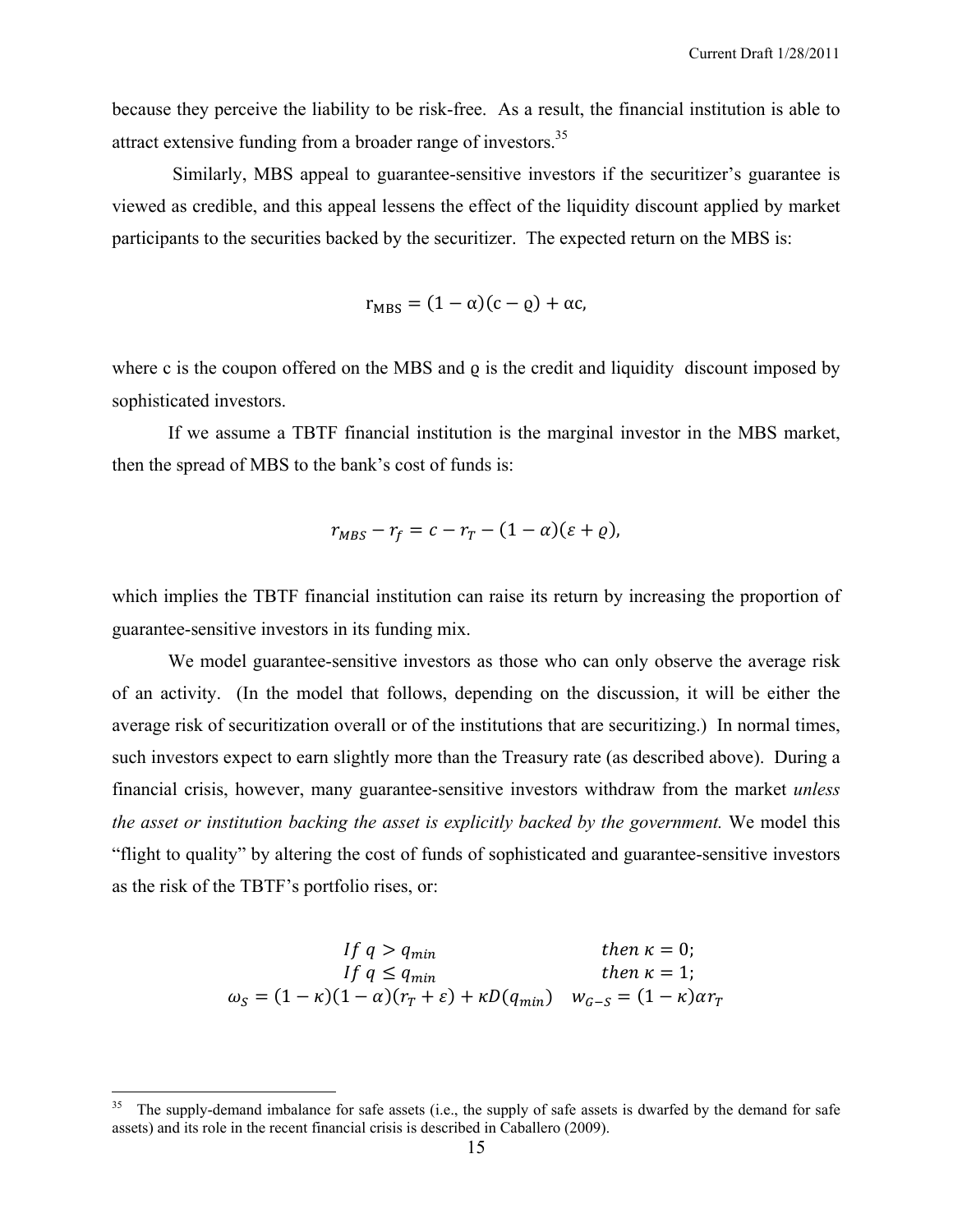where the average cost of funds to the TBTF institution is  $\omega_s + w_{\text{G-S}}$ , and  $q_{\text{min}}$  is implicitly defined by the average risk of the activity (given an average credit risk, one can define the most risky borrower associated with that average, given a distribution of borrowers by level of credit risk). $36$  As the average credit risk of the activity acceptable to the guarantee-sensitive investors decline, a breakpoint is reached where such investors are unwilling to fund the TBTF financial institution and the cost of raising funds from sophisticated investors rises. The institution's cost of funds becomes whatever the market will bear (that is,  $D(q_{min})$ , where D is the demand for mortgages given the credit risk). The same structure can be used to model guarantee-sensitive investors in MBS—as guarantee-sensitive investors perceive the risk of the MBS guaranteed by the credit guarantee of the MBS securitizer is increasing, a breakpoint is reached where no guarantee-sensitive investors are willing to hold the MBS and only sophisticated investors who extract the maximum possible return are willing to hold the financial institution's MBS.

The potential for guarantee-sensitive investors to "run" limits the average risk of the TBTF's portfolio. The TBTF institution's average credit risk without this discontinuity in its cost of funds (as shown in figure 2) is:

$$
q_A = \int_{q_0}^{q_1} q f(q) + \int_{q_2}^1 q f(q).
$$

With the discontinuity, the TBTF institution's average credit risk, shown in figure 3, is:

$$
q_{A_{min}} = \int_{q_{min}}^{q_1} q f(q) + \int_{q_2}^{1} q f(q).
$$

where the average credit risk is the same or smaller once the discontinuity is imposed. As the risk tolerance of the guarantee-sensitive investor decreases, q<sub>min</sub> increases and the average credit risk of the FI's portfolios decreases (that is,  $q_{min}$  moves to the right in figure 3).

<u>.</u>

<sup>&</sup>lt;sup>36</sup> Recall that our measure of risk is the odds of not defaulting on the mortgage. Thus, when  $q_{min}$  is equal to zero, the borrower is certain to default, whereas when q<sub>min</sub> is equal to one, the borrower is certain to pay back the mortgage.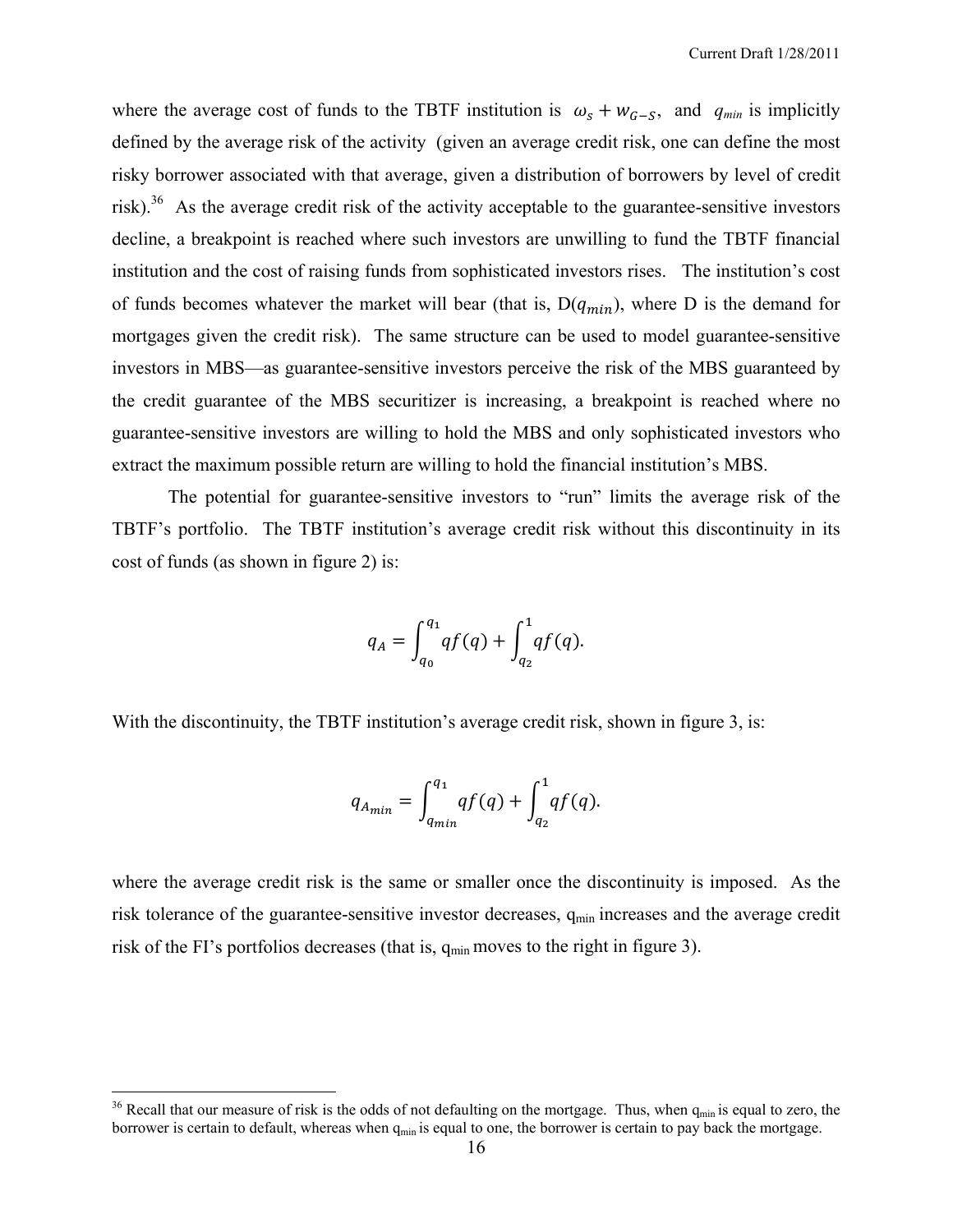

Figure 3 Financial Institution (FI) Funding with Guarantee-Sensitive Funding

#### 3.4 LOAN MARKET EQUILIBRIUMS WITHOUT GUARANTEE-SENSITIVE INVESTORS

We first examine potential mortgage market equilibriums assuming that all providers of funds to FIs are either sophisticated investors or insured depositors. As a result, there is no "kink" in the FI's cost of funds. The top and bottom panels of figure 4 show demand curves,  $D_1$ in the top panel  $(D_2$  in the bottom panel), that rank borrowers in each mortgage market segment by the maximum interest rate they are willing to pay for a loan. Because mortgage default is costly for borrowers, when high interest rates prevail, only borrowers with high odds of not defaulting stay in the loan applicant pool.<sup>37</sup> This means that the demand curve slopes upward. (Note that the probability of *not* defaulting on a loan is on the horizontal axis.)

 $37$  In an adverse selection model (such as proposed by Stiglitz and Weiss, 1981), as loan rates rise, lower-risk borrowers drop out of the pool of potential borrowers. It is assumed that borrowers with higher default risks have higher expected returns. In our model, however, the project is a household purchase and the associated benefits are not related to a household's potential to earn income (and thus its default probability), so higher rates increase household costs without any offsetting effects on household revenues.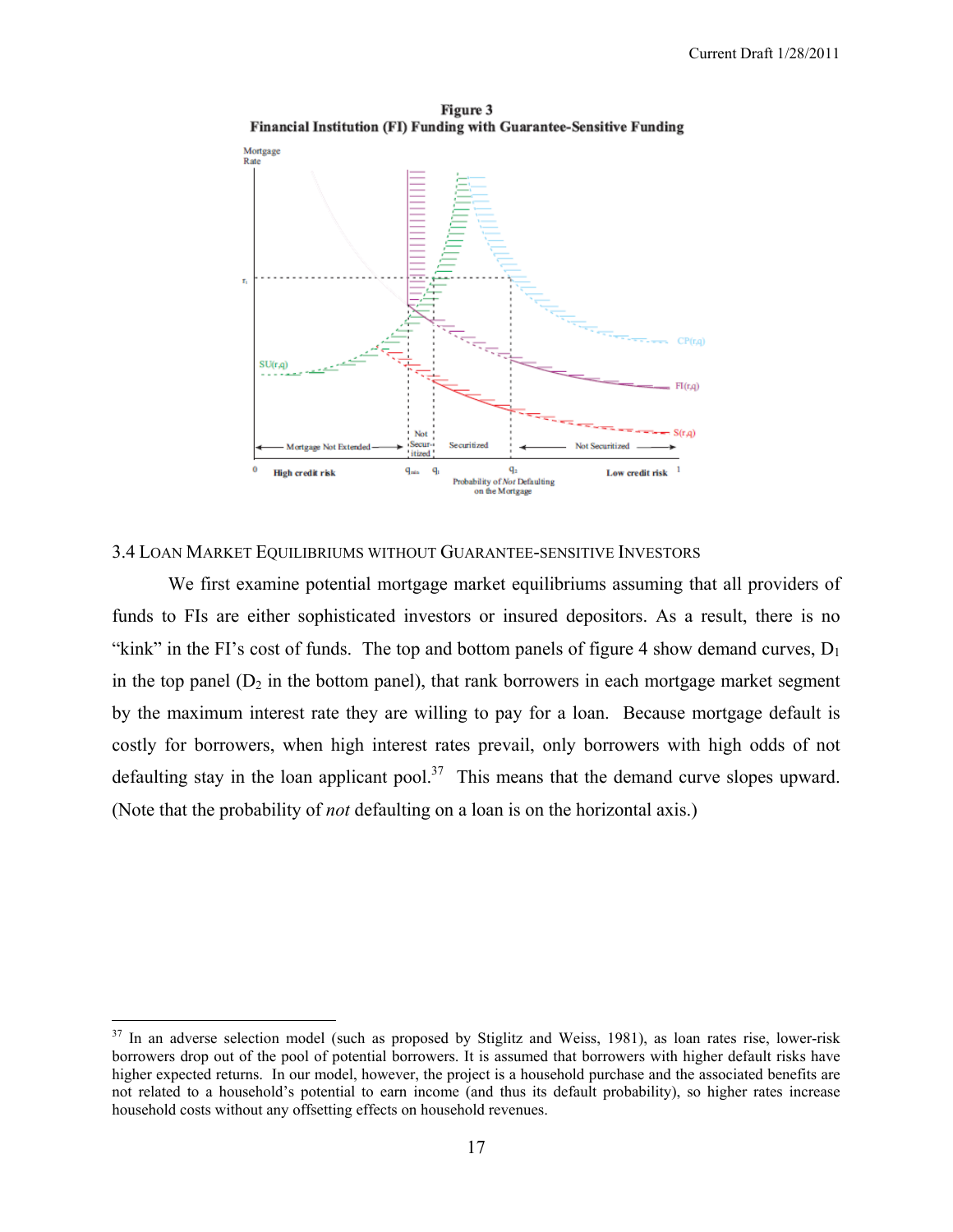

Figure 4 **Equilibrium Mortgage Rates Without Guarantee-Sensitive Investor Funding** 



The equilibrium mortgage rate for a mortgage market segment is determined by where the demand curve for that segment crosses the industry supply curve.<sup>38</sup> In the top panel of figure 4, the FI's marginal cost of covering the credit and liquidity risks associated with mortgages (for the lowest quality borrower) sets the mortgage rate in the primary loan market. In the bottom

1

 $38$  As noted earlier, the model presented here is a version of Heuson, Passmore, and Sparks (2001). More generally, the underwriting standards of market participants – depositories and securitizers alike – may change as interest rates change (i.e., the black vertical dashed lines may move to the left or the right). Also note that while the equilibrium may appear to yield positive profits for the FI, the fixed costs associated with loan underwriting activities are not explicitly accounted for, nor is the distribution of borrowers across credit risk types. Both of these factors would need to be modeled to assess the total profitability of the originator.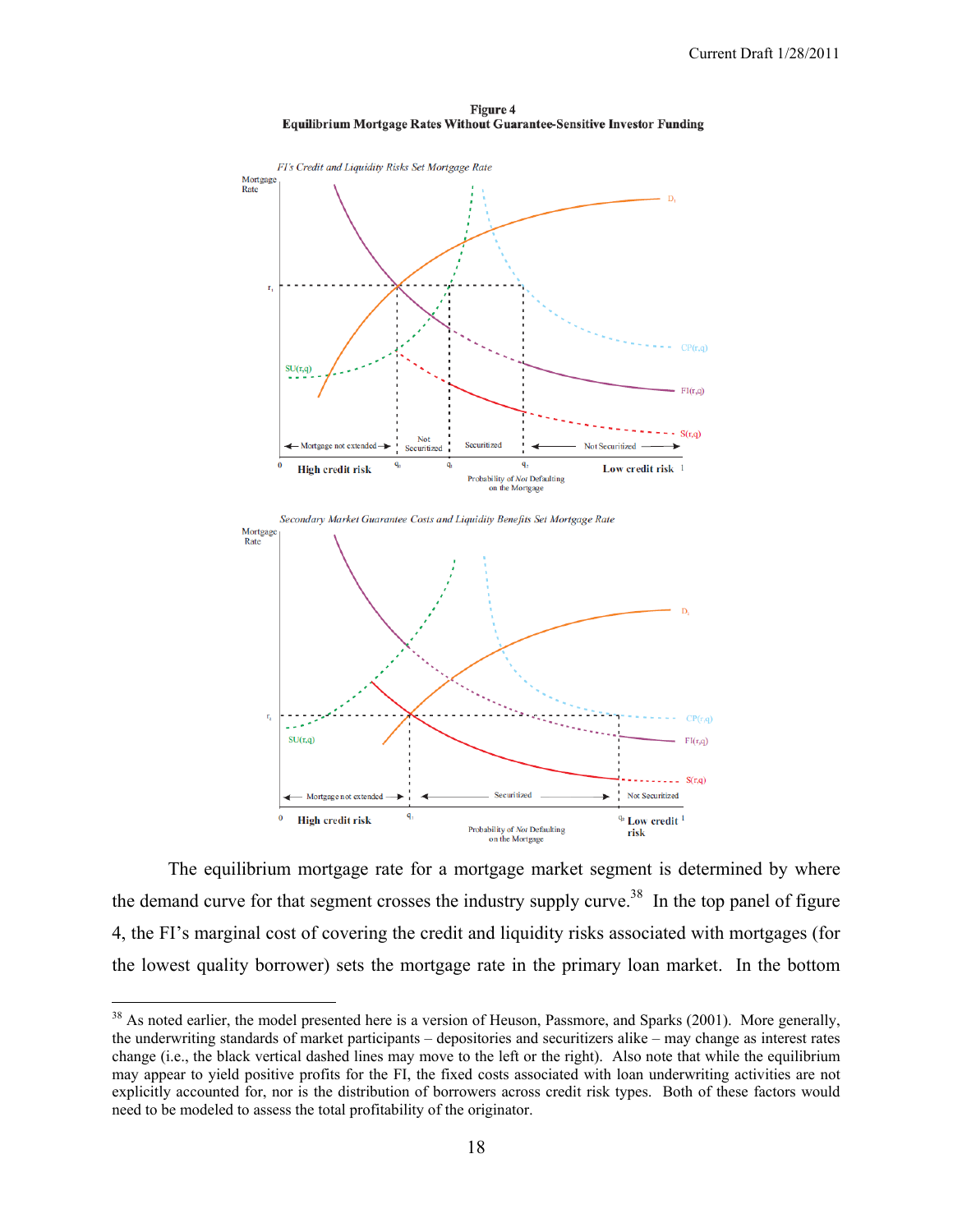panel of figure 4, the marginal borrower had his or her mortgage securitized. In this case, the securitizer's cost of guaranteeing mortgages, combined with the liquidity benefits associated with such securitization, sets the interest rate in the primary mortgage market, instead of the liquidity premium associated with holding the whole loan directly. Assuming that the FI and the loan guarantor assess credit risk in the same manner, the difference for the FI between the "originate-and-hold" and the "swap-and-hold" strategies is the additional liquidity (and associated lower trading and funding costs) from holding the loan as an asset-backed security. This additional liquidity may or may not result in a lower interest rate for the borrower.

## PROPOSITION 1: Securitization may or may not lower primary market mortgage rates.<sup>39</sup>

#### 3.5 LOAN MARKET EQUILIBRIUMS WITH GUARANTEE-SENSITIVE INVESTORS;

#### FUNDING RISK PREMIUMS

 Once guarantee-sensitive investors become part of the investor base, significant funding risk premiums can arise in the primary mortgage market that reflect the conditions underlying the financing of mortgages and not the liquidity of the mortgages being financed. For example, if the FI relies on uninsured brokered deposits at the margin, the funding costs of the FI might be prone to increase rapidly in response to a "run" by guarantee-sensitive investors (e.g., by using brokered deposits or repurchase agreements, repos) should the average credit quality of the FI's mortgage portfolio fall below the guarantee-sensitive investors' tolerance for risk.

As shown in the example provided in the top panel of figure 5, interest rates in the primary mortgage market rise from  $r_1$  to  $r_R$  and the credit quality of the marginal mortgage borrower rises from  $q_0$  to  $q_{min}$  because the FI adjusts its pricing to reflect the risks of the "run" by guarantee-sensitive investors.

 Such funding risk premiums might be mitigated by securitization. As shown in the bottom panel in figure 5, the mortgage extended to the marginal borrower is swapped for an MBS. If guarantee-sensitive investors distinguish between the credit quality of the underlying mortgages and the credit quality of the securitizer, then the average credit risks of the FI might be viewed as significantly lower when it holds MBSs. (This is the case shown in the bottom panel.) However, if the credibility of the mortgage securitizer is called into question, then the guarantee-sensitive investors might view the average risk of the FI as equal to, or perhaps even

 $39$  This result was established in Heuson, Passmore, and Sparks (2001).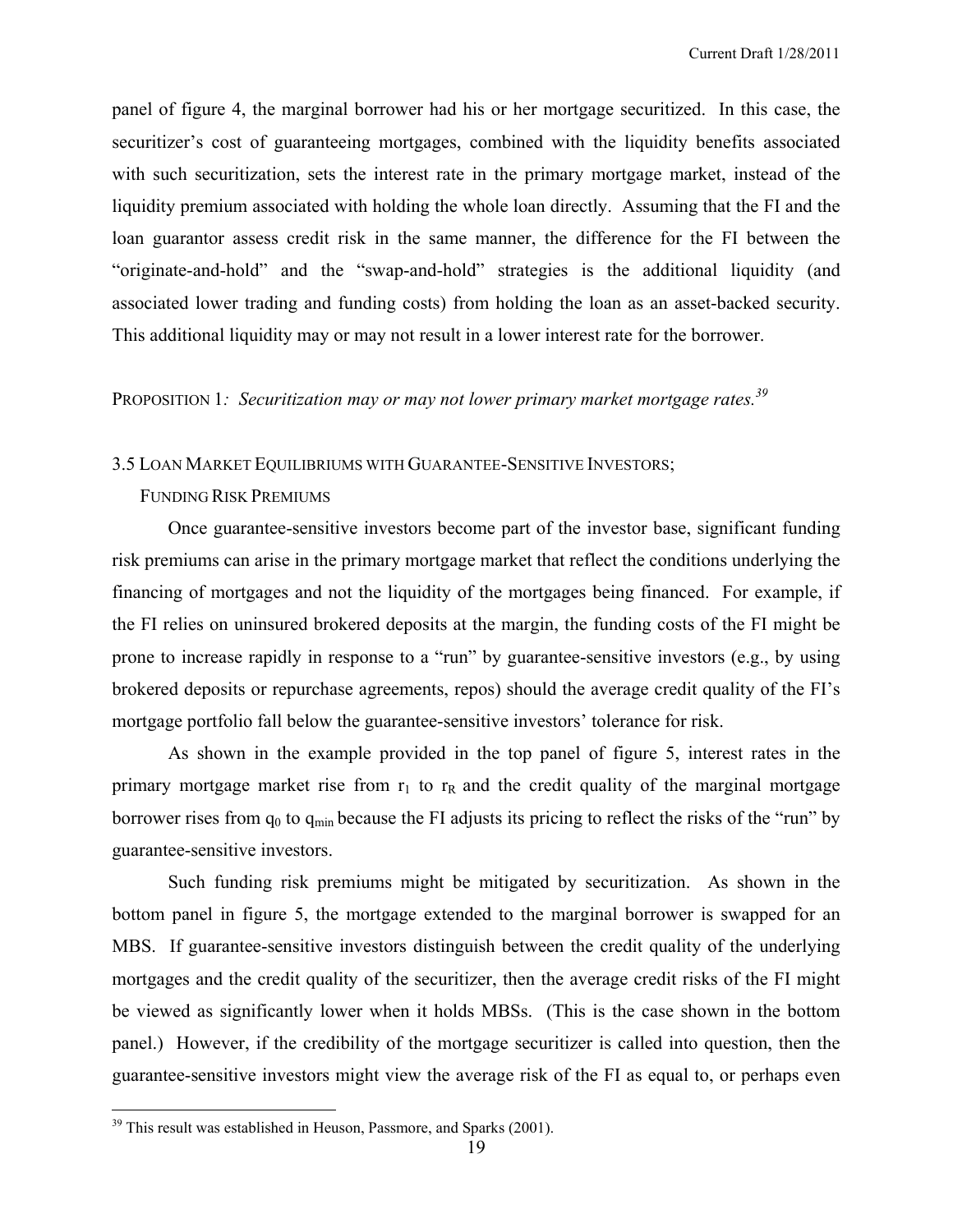greater than, the risk of its underlying mortgage portfolio. This suggests the following proposition:

PROPOSITION 2*: Securitization has the potential to remove significant funding risk premiums from the primary mortgage market if (1) financial institutions rely heavily on uninsured investors for funding and (2) the guarantee against credit defaults provided by the securitizer is credible.* 



 In the United States, most guarantee-sensitive investors in FIs are insured depositors. In addition to insured deposits, most FIs use Federal Home Loan Bank (FHLB) advances for their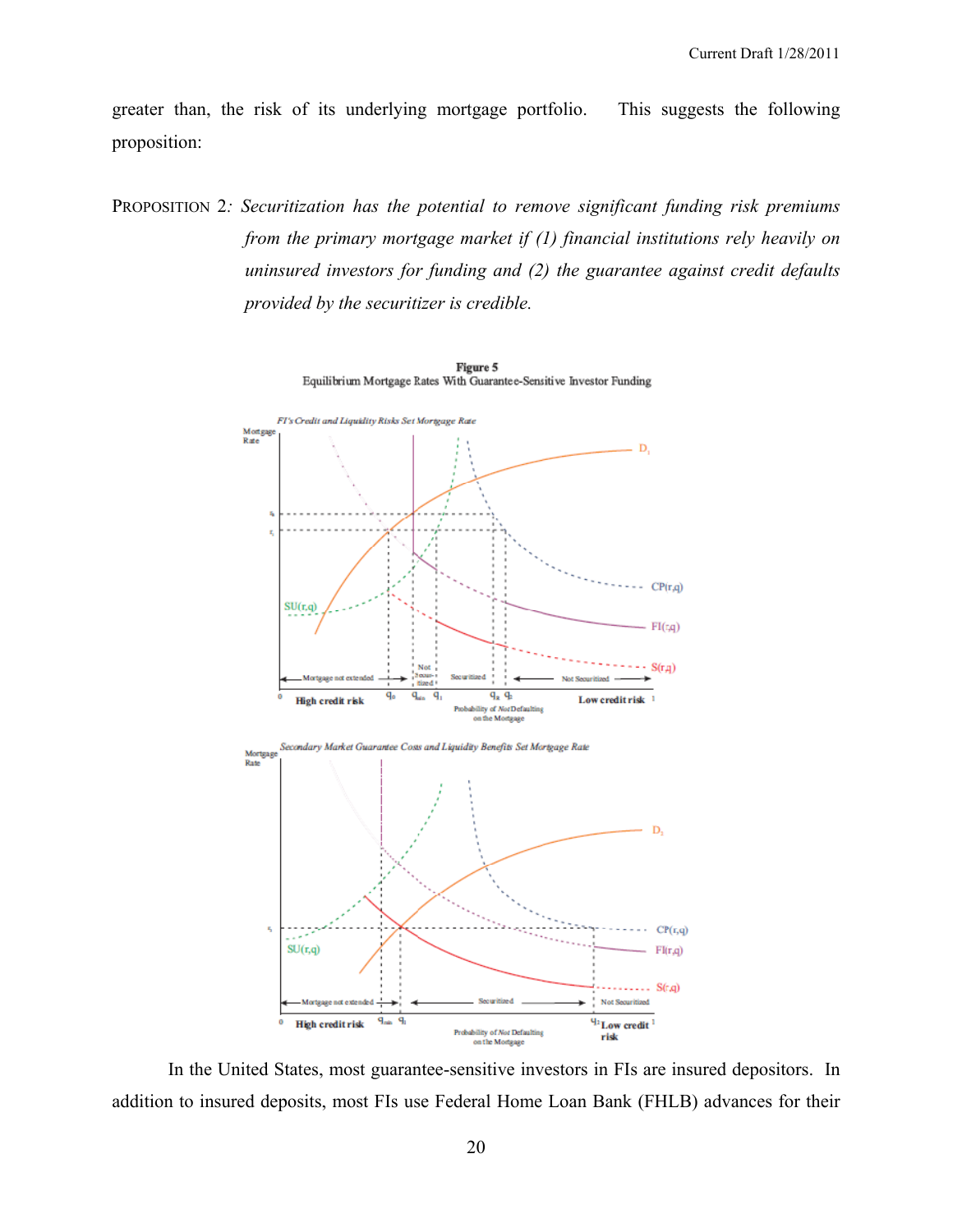Current Draft 1/28/2011

funding needs. These advances are effectively backstopped by the federal government. The combination of insured deposits and FHLB advances means that for most banks in the United States, funding sources are stable regardless of changes in perceptions of credit risk. Only the largest of the FIs—including the largest banks—in the United States rely heavily on uninsured and non-guaranteed sources of funding. (Of course, these large institutions also extend the majority of mortgages to consumers.) Thus, except for the largest banks (which extensively use securitized assets in repurchase transactions), the primary advantage of securitization is the liquidity advantage derived from being able to sell a mortgage quickly, and not the funding cost advantages.

#### 3.6 ORIGINATE-AND-HOLD VERSUS SWAP-AND-SELL STRATEGIES

Guarantee-sensitive investors can also influence an FI's ability to sell a mortgage asset quickly. Indeed, the credibility of the securitizer's guarantee is instrumental to quickly selling a MBS into a deep and liquid market. To illustrate the guarantee-sensitive investor's influence on the investor base for MBS, we compare the "originate-and-hold" strategy to the "swap-and-sell" strategy, while assuming that the supply of funding for banks is stable (i.e., no "kink" in the FI's cost of funds) because it consists of only insured deposits (figure 6).

Suppose MBS are sold into a secondary market and purchased by investors—some of whom are guarantee-sensitive investors. These MBS investors rely on the securitizer's guarantee. If the average credit risk of the securitizer's guaranteed mortgages falls below the guarantee-sensitive investors' tolerance for risk, then these investors "run." In the top and bottom panels of figure 6, *S(r,q)* has a "kink" that reflects the possibility of a guarantee-sensitive investor "run." In these panels, *FI(r,q)* represents funding costs when whole mortgages are funded using the FI's insured deposits, while *S(r,q)* represents funding costs when MBS are funded by the FI. The liquidity advantage of securitization raises the return from holding MBS so long as the securitizer's guarantee is credible, but securitizing the mortgage lowers the return sharply should the guarantee-sensitive investors come to doubt the guarantee of the securitizer.

As shown in the top panel of figure 6, if the marginal borrower is funded by the FI directly as a whole mortgage, then the conditions in the secondary market do not affect the interest rate in the primary loan market. Since the marginal loan is held as a whole mortgage by the FI, there is no funding risk premium embedded in the mortgage rate since funding is provided by only insured depositors.

21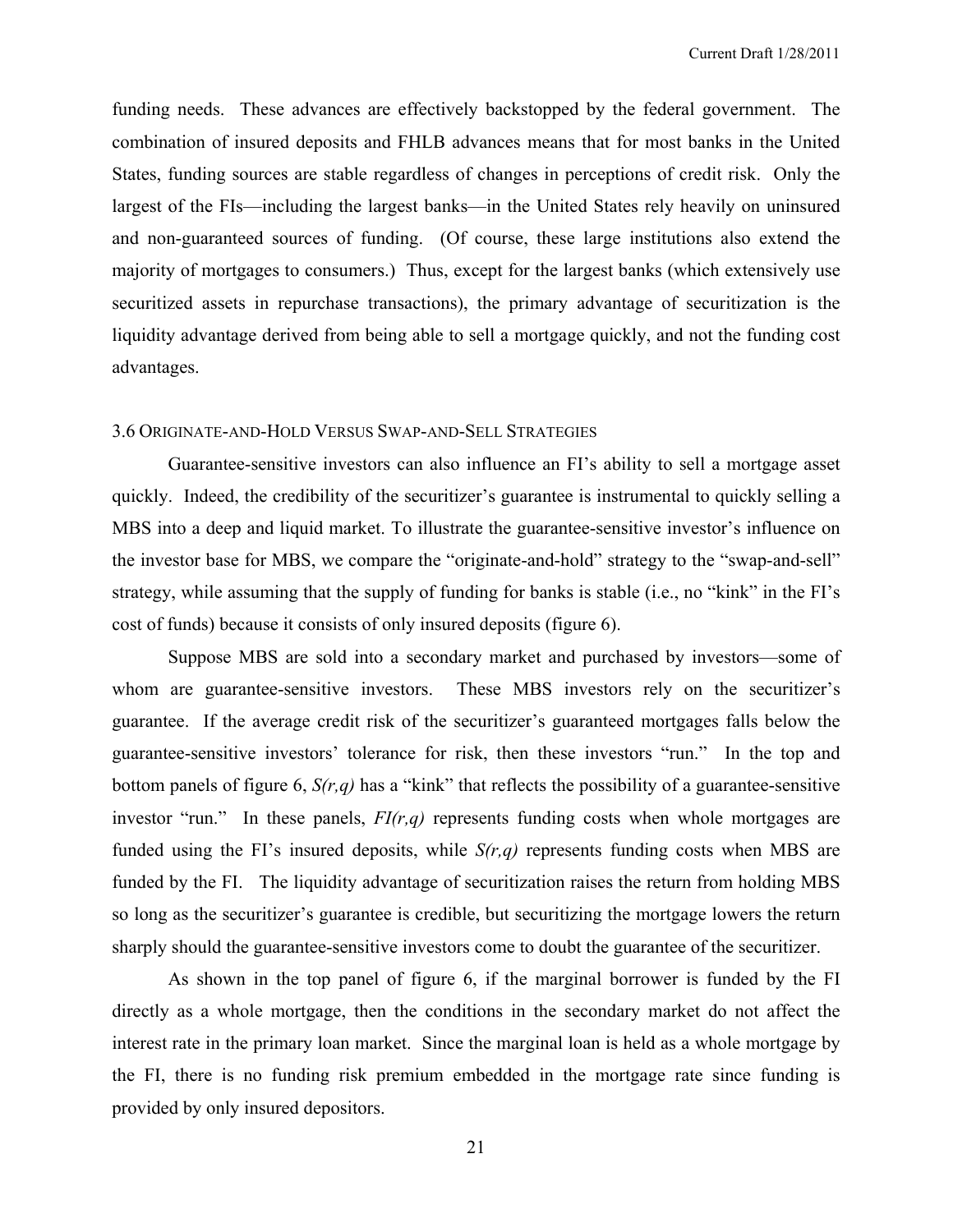



In contrast, if the marginal borrower's mortgage is securitized, then the FI gains a liquidity premium by holding the mortgage as an MBS (bottom panel). But the presence of guarantee-sensitive investors creates an offsetting liquidity risk premium that raises the mortgage rate in the primary market relative to what the rate would have been had such investors not been concerned about the *average* credit risk of the securitizer. The mortgage rate increases from r<sub>2</sub> to  $r_R$  and the credit quality of the marginal borrower increases from  $q_1$  to  $q_{min}$ . As a result, a smaller portion of the mortgage market segment is securitized. As was the case when the FI was funded by uninsured retail investors directly, in the case of insured FI funding of MBS, the credibility of the guarantee provided by the securitizer is instrumental to realizing the benefits of securitization.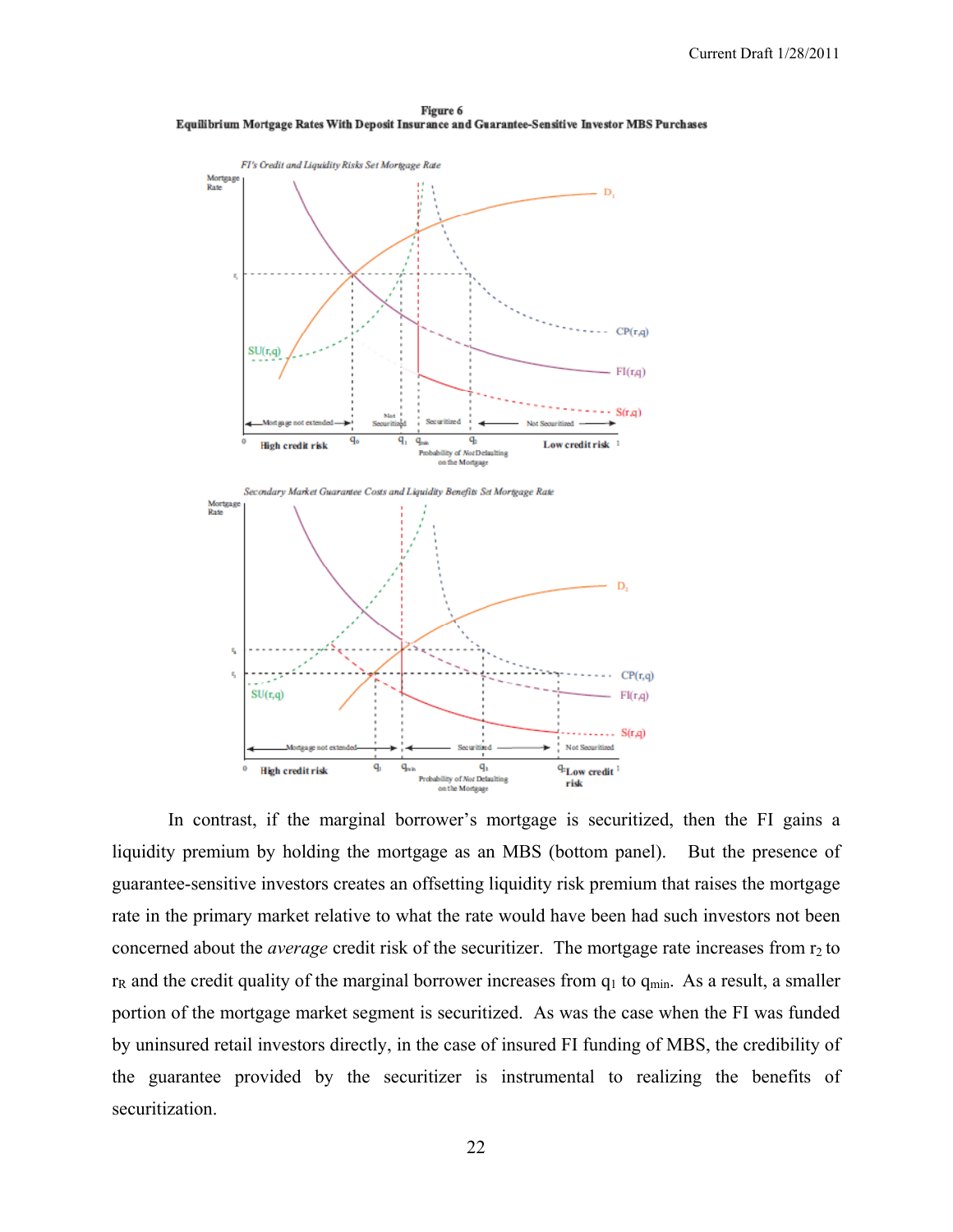PROPOSITION 3*: If the credibility of the guarantee of a securitizer becomes questioned by guarantee-sensitive investors, then the possibility that market conditions for selling MBS into secondary markets will deteriorate quickly can increase mortgage rates in primary mortgage markets and decrease the extent of securitization.* 

## 3.7 FINANCIAL CRISIS AND SECURITIZATION

The shifting of the risk tolerance of guarantee-sensitive investors and of the average risk of mortgage portfolios provides a way to characterize a financial crisis. All things equal, as guarantee-sensitive investors' average risk tolerance decreases—represented by a shift of the vertical portion of the zero profit function to the right—lending to higher-risk borrowers decreases first, the proportion of mortgages securitized decreases second, and finally the proportion of low-risk mortgages that originators "cherry pick" and keep in their portfolios diminishes (as was demonstrated in figures 4 and 5). This process of shifting the vertical portions of the zero profit functions to the right in figures 4 and 5 is one way to graphically portray how a guarantee-sensitive investor "run" results in the collapse of private-label mortgage securitizations during a financial crisis.

Prior to the recent financial crisis, many dubious financial structures for non-agency MBS were created for the purpose of selling guarantee-sensitive investors highly-rated securities. As the high-risks associated with such structures were revealed through higher than expected losses, guarantee-sensitive investors fled these markets and dumped the securities. Nearly the only non-agency mortgage credit extended during this panic consisted of low-risk mortgages that FIs were willing to fund and hold in their portfolios. As illustrated in the top panel of figure 7, mortgage rates increase from  $r_{R1}$  to  $r_{R2}$  and the credit quality of the marginal mortgage borrower increases from  $q_{min1}$  to  $q_{min2}$ . When a "run" occurs, securitization disappears from the mortgage market.

Our model can also describe the strength of government-backed mortgage securitization during the crisis. The GSE MBS guarantee was generally perceived to be credible by guaranteesensitive investors and thus GSE mortgage securitization remained robust. Indeed, during 2007 and 2008, investor uncertainty about the asset quality of whole mortgages and private-label MBS, which were held mainly at the largest financial institutions, caused FI capital costs to rise sharply. This phenomenon is represented by the  $FI(r,q)$  line shifting even further up relative to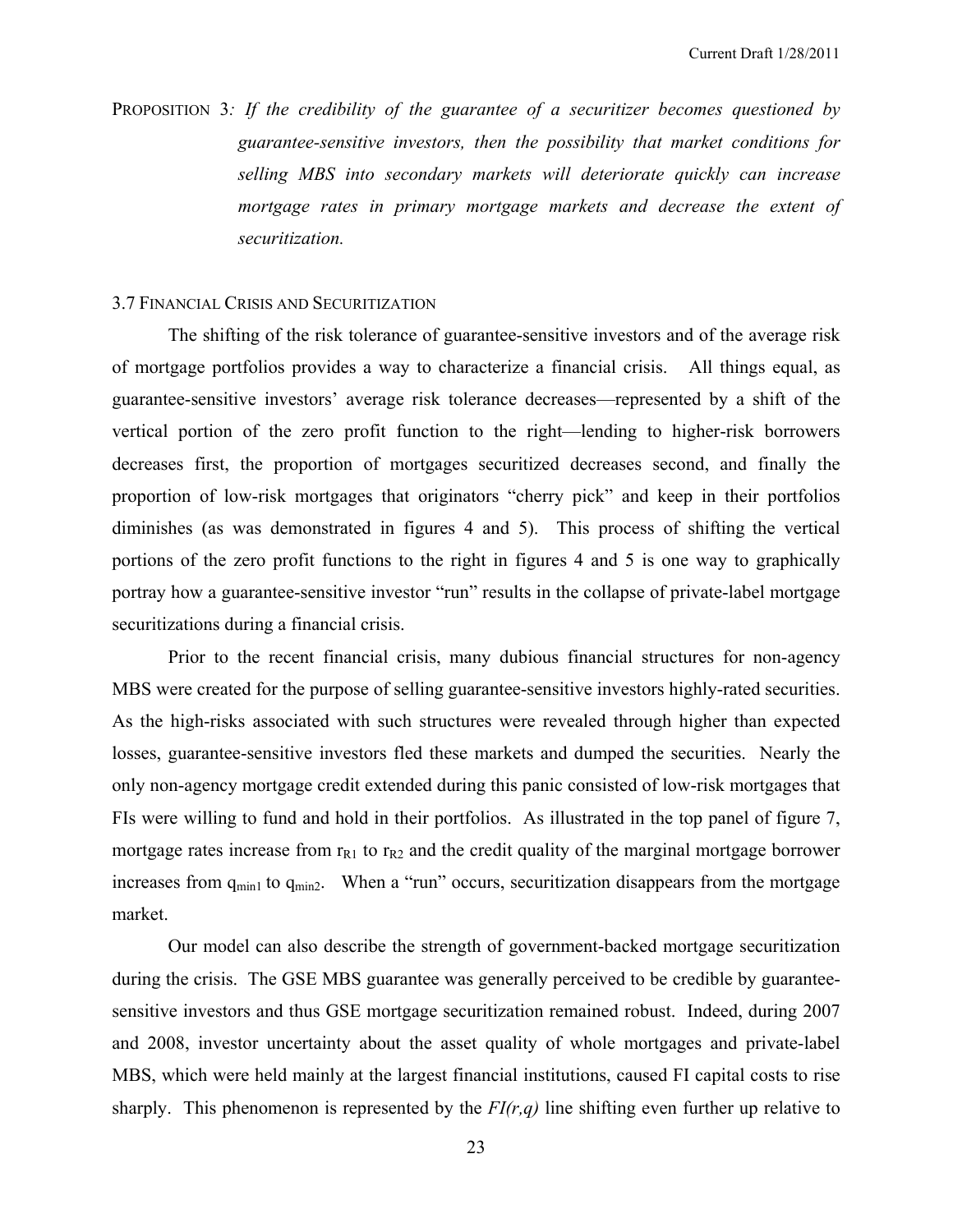*S(r,q)*. As a result, FIs found it too costly to hold even the safest mortgages (as illustrated in the bottom panel of figure 7). Thus, during the crisis almost all mortgages in the conforming prime market were guaranteed by Fannie Mae and Freddie Mac and many of the resulting MBS were eventually sold into the secondary market.<sup>40</sup>



<sup>&</sup>lt;sup>40</sup> According to the GSE regulator, the Federal Housing Finance Agency, Fannie Mae and Freddie Mac guaranteed about 73 percent of all new mortgage originations in 2008. Most of the mortgages not guaranteed by these entities were FHA mortgages. Mortgage originators often hold onto much of the GSE-guaranteed MBS during times of market turmoil because of liquidity concerns, but generally sell off the MBS to fund other assets during times when markets appear to be functioning normally.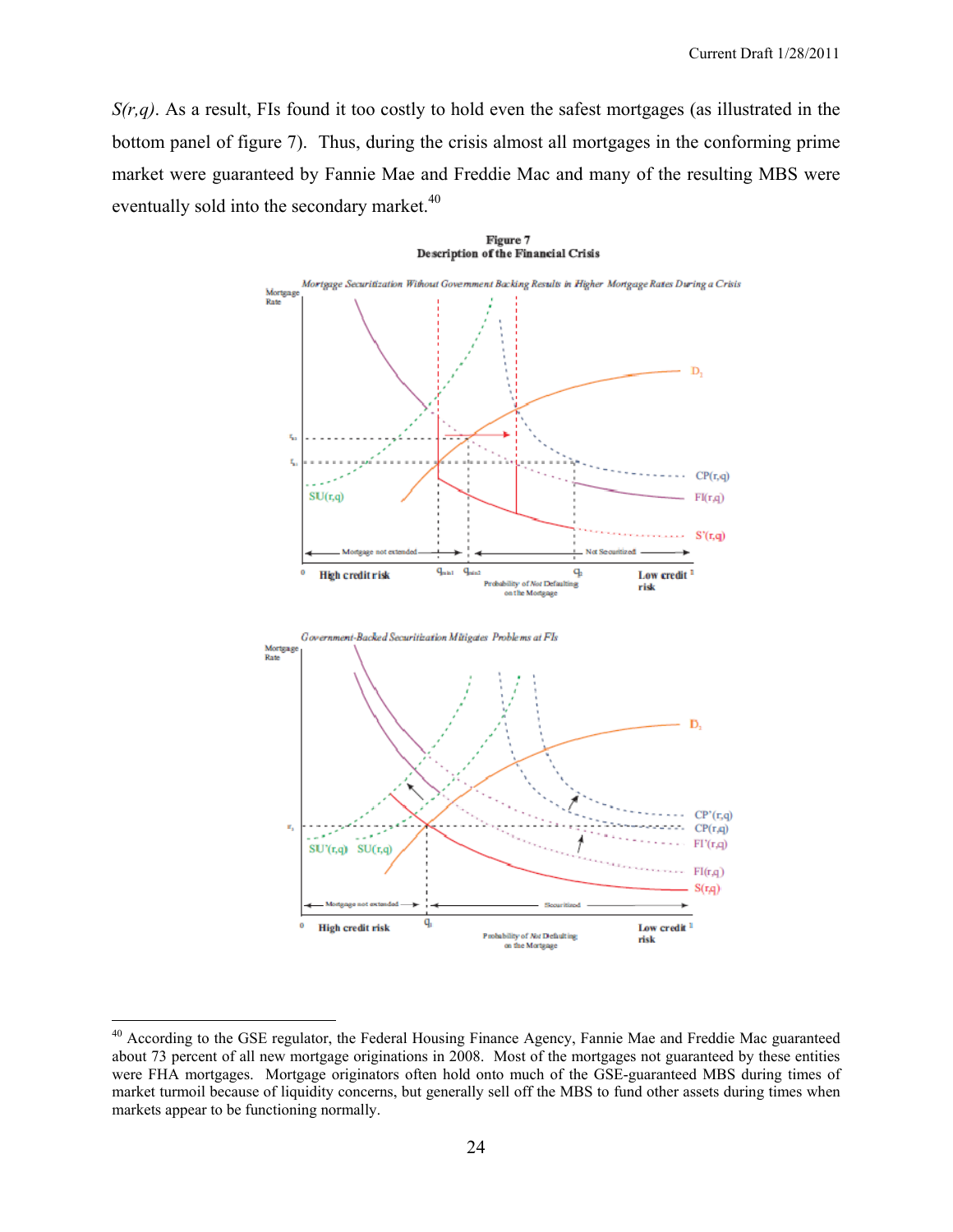PROPOSITION 4A: If the guarantees for MBS are not trusted by guarantee-sensitive investors, *then the only mortgages that are provided during a financial crisis are lowrisk mortgages that the FIs are willing to hold in their own portfolios. The primary mortgage rates become high because of a substantial funding risk premium.* 

PROPOSITION 4B*: As the uncertainty about the credit quality of mortgages and MBS in FI portfolios increases, mortgages for which there remains a credible (e.g., government-backed) secondary market securitizer are more likely to be securitized and primary mortgage rates on such mortgages remain stable.* 

# **4. WOULD GOVERNMENT PROVISION OF CATASTROPHIC INSURANCE FOR MORTGAGE CREDIT LIKELY IMPROVE FINANCIAL STABILITY?**

Our analysis of loan market equilibriums shows that the additional liquidity provided by securitization may (or may not) lower primary mortgage rates, but such liquidity comes at a cost. More specifically, if guarantee-sensitive investors doubt the credit quality of MBS, then significant risk premiums can develop.<sup>41</sup> If a financial crisis ensues, securitization can disappear from the mortgage market entirely, leaving banks that originate just the highest quality mortgages as the only source of credit. This abrupt increase in lending standards can tighten mortgage credit, exacerbate house price declines, and impinge on economic growth.

## 4.1 CREDIBILITY OF PRIVATE CATASTROPHIC MORTGAGE-BACKED INSTRUMENT INSURANCE

A private provider of catastrophic insurance for mortgage-backed instruments would have to solve an inter-temporal problem to match a smooth flow of annual premium receipts to a highly non-smooth flow of annual loss payments.<sup>42</sup> With a highly variable and lumpy payout

<sup>&</sup>lt;sup>41</sup> Government-sponsored enterprises are dominated by the government directly when it comes to providing liquidity. The government guarantee is less likely to be in doubt (unlike say Fannie Mae's and Freddie Mac's backing, which came into question in 2008.) Similarly, the portfolio of a GSE can only create liquidity during a relatively mild financial crisis because the GSE must itself issue debt to engage in asset purchases (unlike a central bank). Thus, during the financial turmoil in 1998, the GSEs purchased substantial quantities of MBS and issued a lot of debt. These strategies succeeded because it was the action that would have been undertaken by any profitmaximizing financial institution with access to an implicit government guarantee (See Lehnert, Passmore and Sherlund, 2008).

<sup>42</sup> See Jaffee and Russell (1997).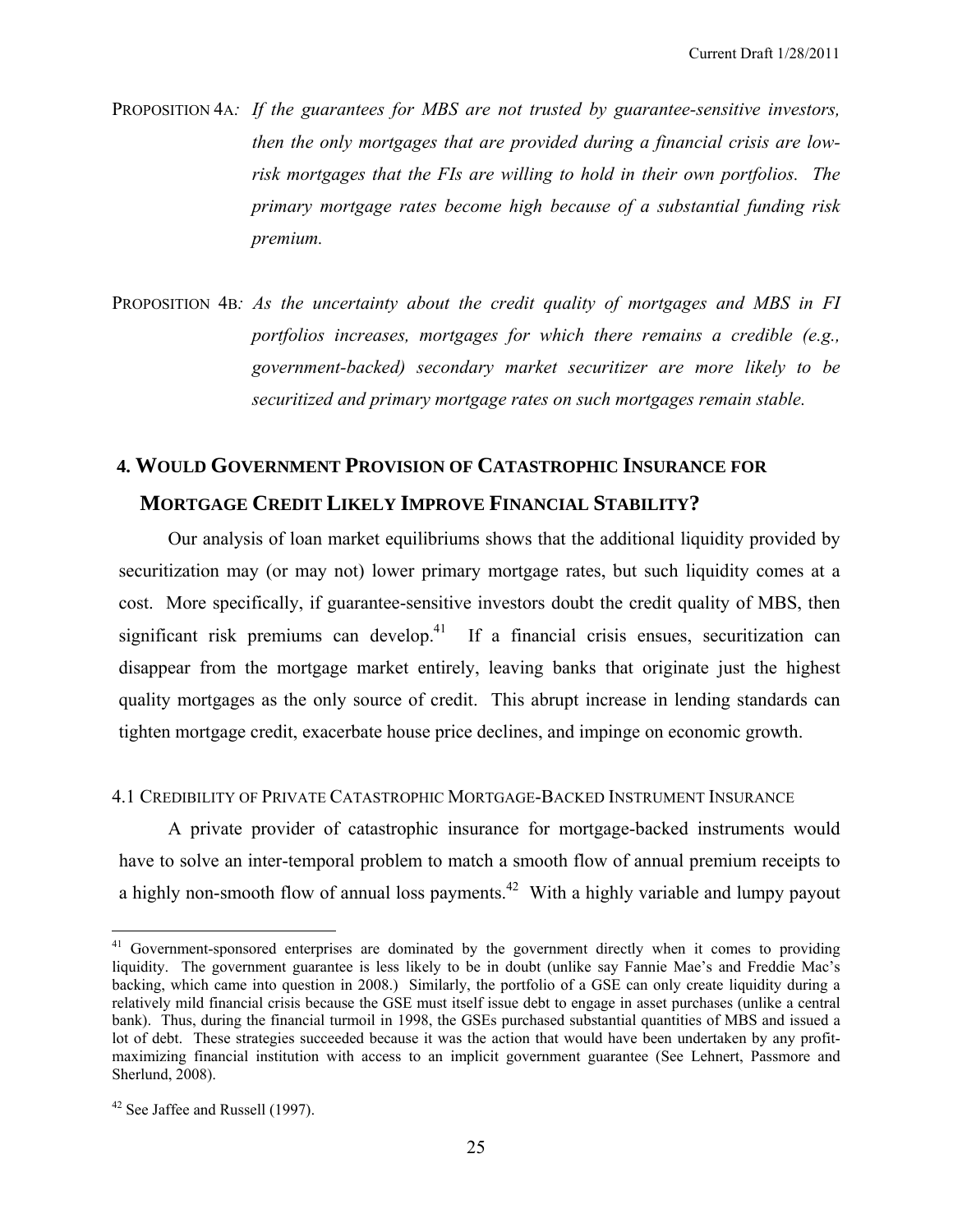pattern, it is not feasible for an insurer to pay today's losses out of today's premiums. By its nature, the contract of catastrophic insurance requires the seller to have access to a large pool of (liquid) capital to cover potential losses in every year in which the insurance contract stands.<sup>43</sup>

Market participants deem some catastrophic risks as uninsurable. Because aggregate US home prices are likely to be correlated with the price of a global market index, insurance payouts on mortgage-backed instruments are not likely to be diversifiable. Because of the undiversifiable nature of expected payouts, the risk premiums necessary to induce investors to hold even a small fraction of their portfolio in catastrophic bonds that are designed to provide liquid capital to a private-provider of catastrophic insurance for mortgage credit would likely be large. The magnitude of the US housing market compared to other financial markets suggests that a capital market solution that would provide sufficient (liquid) capital to the catastrophic insurer would be expensive and lack credibility.

The government has a comparative advantage at providing catastrophic insurance for mortgage-backed instruments because private providers of insurance that guarantee payment of principle and interest do not have the power of taxation.<sup>44</sup> A private provider of guarantees (e.g., MBS insurance) is constrained by its access to capital and its accumulated reserves in the scale of unconditional guarantees which it can offer.

The foregoing features of the catastrophic risks related to mortgage-backed instruments suggest that the private-provision of guarantees associated with mortgage-backed instruments would not be credible in a severe housing downturn. Accordingly, guarantees for mortgagerelated instruments provided by private entities would not necessarily stem a "run" by guarantee-sensitive investors and the market failure we have identified would remain. Consequently, catastrophic risk insurance provided by the government (and financed using an explicit optimal risk-based premium) would allow for guaranteed mortgage-backed instruments that dominate the best that can be offered without such insurance and never do worse.<sup>45</sup> In

<u>.</u>

 $43$  Jaffee and Russell (1997) argue that a private insurer with a large accumulation of liquid capital to cover potential payouts can become a hostile takeover target. Such takeovers may reflect either the myopic behavior of stock market investors or the agency-cost aspects of surplus cash reserves.

<sup>&</sup>lt;sup>44</sup> For a discussion of the US experience with government provision of catastrophic insurance, see Dwight Jaffee (2008) "Catastrophe Insurance and Regulatory Reform After the Subprime Crisis," University of California, Berkeley, Working Paper, November 27. If the government does not charge risk-based premiums for catastrophic insurance, then subsidies are created.

<sup>&</sup>lt;sup>45</sup> See Diamond and Dybvig (1983) for a discussion of government deposit insurance in a Nash equilibrium context.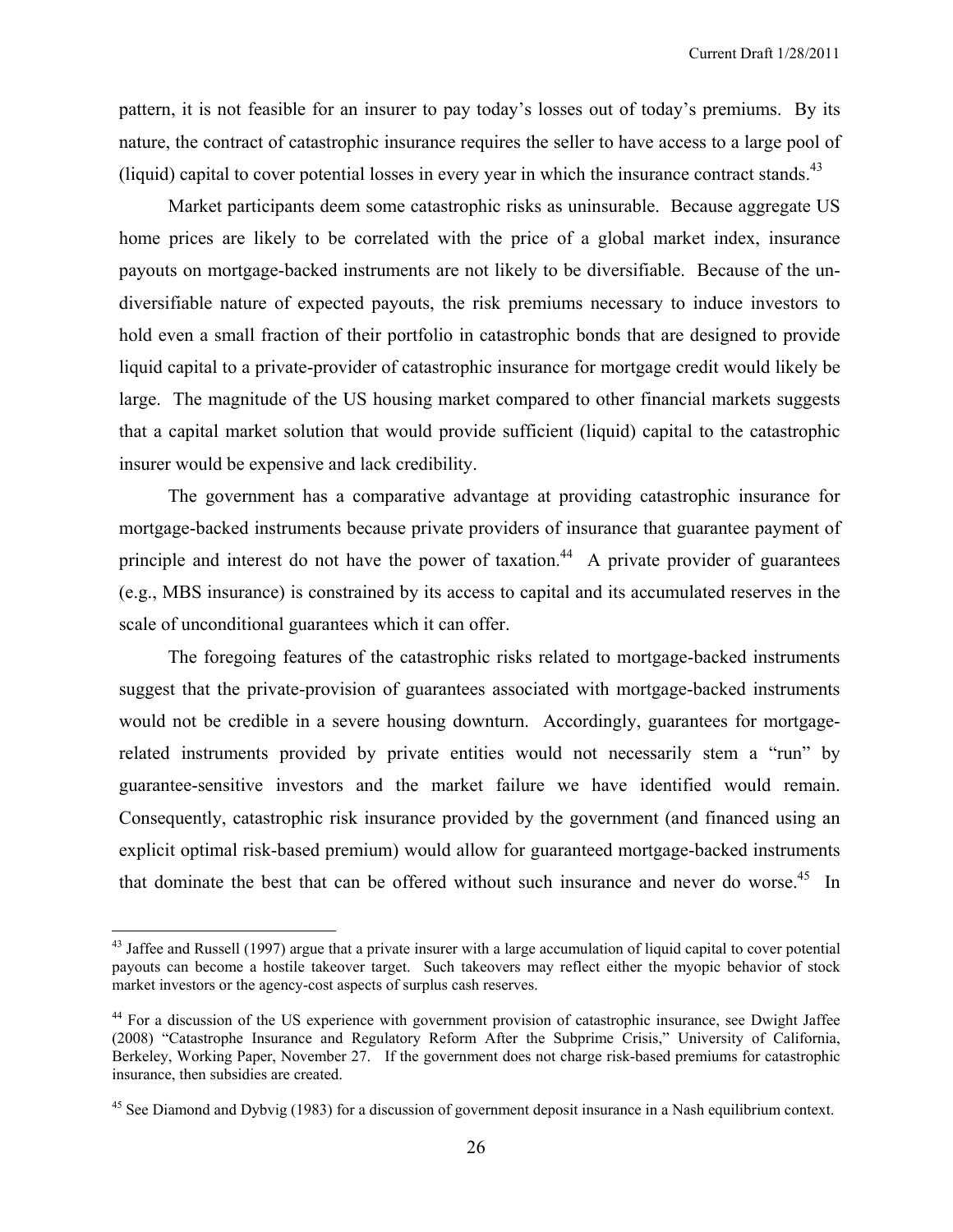addition, the government provision of catastrophic insurance for mortgage-backed instruments avoids the "sudden stop" in the provision of mortgage credit that can exacerbate a severe housing downturn. Hence, government-backed insurance for mortgage instruments resolves some of the problems associated with systemic risk and implicit government guarantees and thus enhances financial stability.

## 4.2 OTHER POTENTIAL BENEFITS ASSOCIATED WITH GOVERNMENT-BACKED CATASTROPHIC INSURANCE FOR MORTGAGE INSTRUMENTS

 *Explicit, Rather than Implicit, Guarantees Lowers Competitive Advantage of Size.* "Toobig-to-fail" perceptions can lower the funding costs for the largest FIs because guaranteesensitive investors in FI debt (including MBS) presume that the government will not let a very large FI fail. Because the government would provide catastrophic insurance on mortgage instruments to all FIs on equal terms (that is, at the same risk-based prices), one of the competitive advantages that result from size would be removed. Indeed, the proposed government-backed catastrophic insurer of mortgage-backed instruments would substitute the (limited) market oversight by guarantee-sensitive investors with government risk management and oversight.

 Like deposit insurance, government-backed catastrophic insurance on mortgage instruments would encourage guarantee-sensitive investors to be involved in financing a wide variety of mortgage-backed instruments, rather than simply focusing on financial products provided by institutions that are perceived as implicitly backed by the government.

*Long-maturity Debt Issuance and Hedging Is Facilitated.* Government-insured mortgagebacked instruments would enhance the ability of FIs to issue and hedge long-term debt.<sup>46</sup> Government-backed MBS (and also government-backed covered bonds) of long duration could be issued to guarantee-sensitive investors in almost all financial market conditions. Such instruments would be absent of credit risk and could be more easily hedged against interest risk, thereby resolving some of the problems associated with the interest rate risks of mortgage contracts (particularly the 30-year mortgage contract).

<u>.</u>

<sup>&</sup>lt;sup>46</sup> However, as pointed out by Huberman and Repullo (2010), this ability to issue longer-term debt might undermine the market discipline imposed by shorter-term debt holders on financial institutions. The government-backed insurer of catastrophic risks associated with mortgage-backed instruments would need to have the ability to monitor the behavior of the FIs *ex post* (similar to the monitoring currently undertaken by Fannie Mae and Freddie Mac) to ensure that the underwriting conditions for the use of the government guarantee were followed.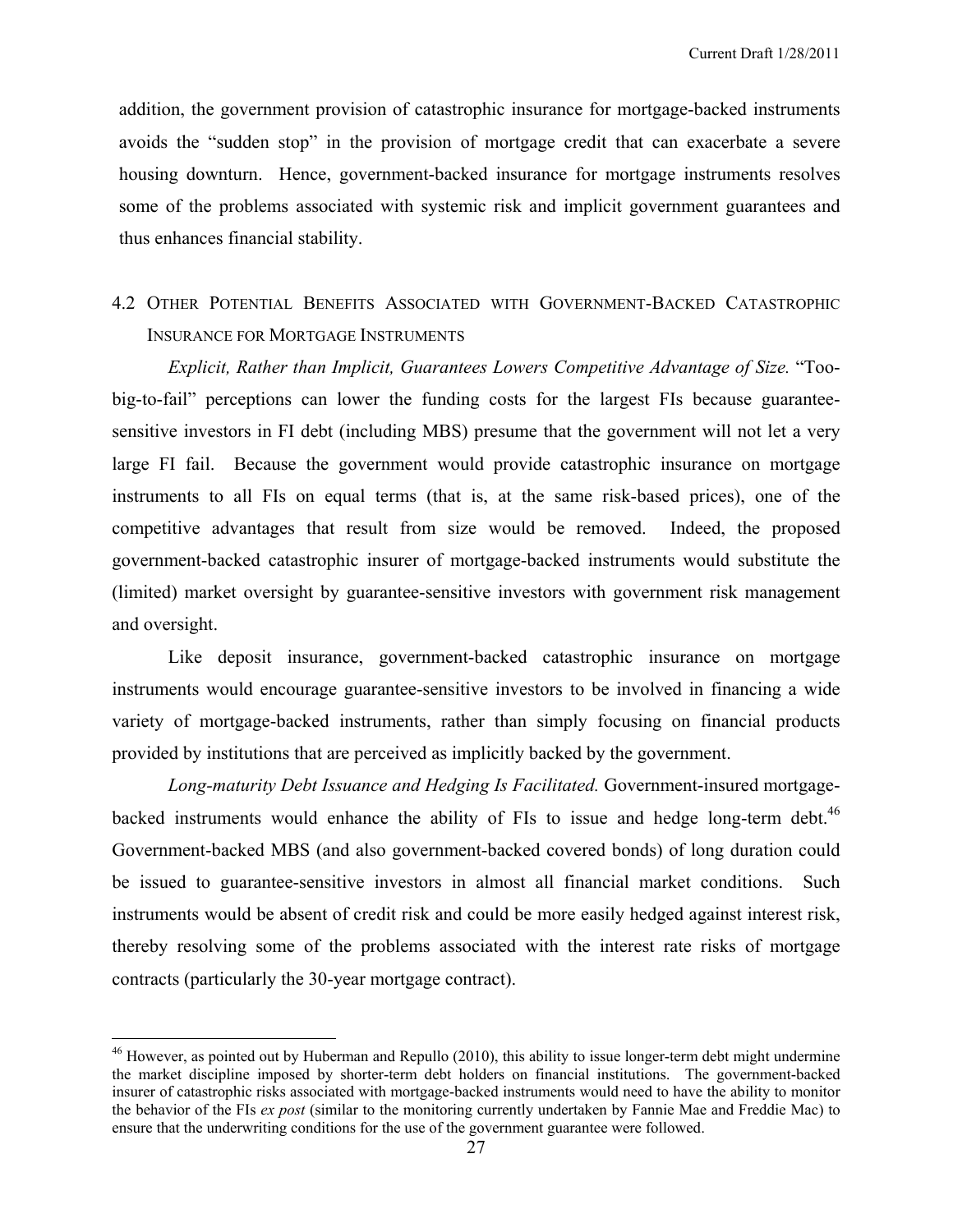Like the current MBS market, mortgage-backed instruments with government catastrophic mortgage insurance could potentially be distributed using a "to-be-announced," the so-called "TBA," market. Such a development would allow not only mortgage originators but also other types of loan originators to benefit from the ability to sell future commitments to deliver securities.

*Greater Flexibility to Respond in a Financial Crisis*. FIs may prefer to employ government-backed assets for short-term financing, such as repo transactions, and to have the option to readily sell a government-backed asset to raise cash. For example, it may be less costly to de-lever an FI that holds guaranteed assets than to de-lever an FI that uses guaranteed liabilities to fund illiquid loans. If this is the case, debt overhang problems are less costly in an environment with greater availability of government-backed assets.

While not related to "runs" by guarantee-sensitive investors directly, another potential advantage of government-backed mortgage instruments is that the scope of bonds that could be purchased by the Federal Reserve would remain similar to what it is now. Currently, the Federal Reserve can purchase Treasury securities and government agency debt and MBS. Creating explicitly-guaranteed government MBS would continue to provide the Federal Reserve with more options to deal with a liquidity crisis. Such options may be valuable in that asset purchases by the Federal Reserve—much like the MBS purchase program that was conducted during January 5, 2009 through March 31, 2010—can potentially reassure guarantee-sensitive investors (e.g., insured depositors) more broadly and also provide needed liquidity to the financial system.

## **5. IS THERE A POTENTIAL ROLE FOR FANNIE MAE AND FREDDIE MAC TO PROVIDE**

### **GOVERNMENT-BACKED INSURANCE FOR MORTGAGE-BACKED INSTRUMENTS?**

 An institutional structure for stemming "runs" analogous to the current set up for the Federal Deposit Insurance Corporation could be deployed to insure catastrophic risks associated with pre-specified mortgage-backed instruments (e.g., MBS and covered bonds). The Federal Deposit Insurance Corporation—an independent government agency that provides deposit insurance to US banks—is generally funded by insurance premiums and from earnings on investments in Treasury securities, but it has a statutory line of credit with the United States Treasury equal to  $$100$  billion.<sup>47</sup> This line of credit is available in the event of an emergency or

<sup>&</sup>lt;sup>47</sup> The Federal Deposit Insurance Corporation (FDIC) is managed by a 5-person board of Directors, all of whom are appointed by the President and confirmed by the Senate, with no more than three being from the same political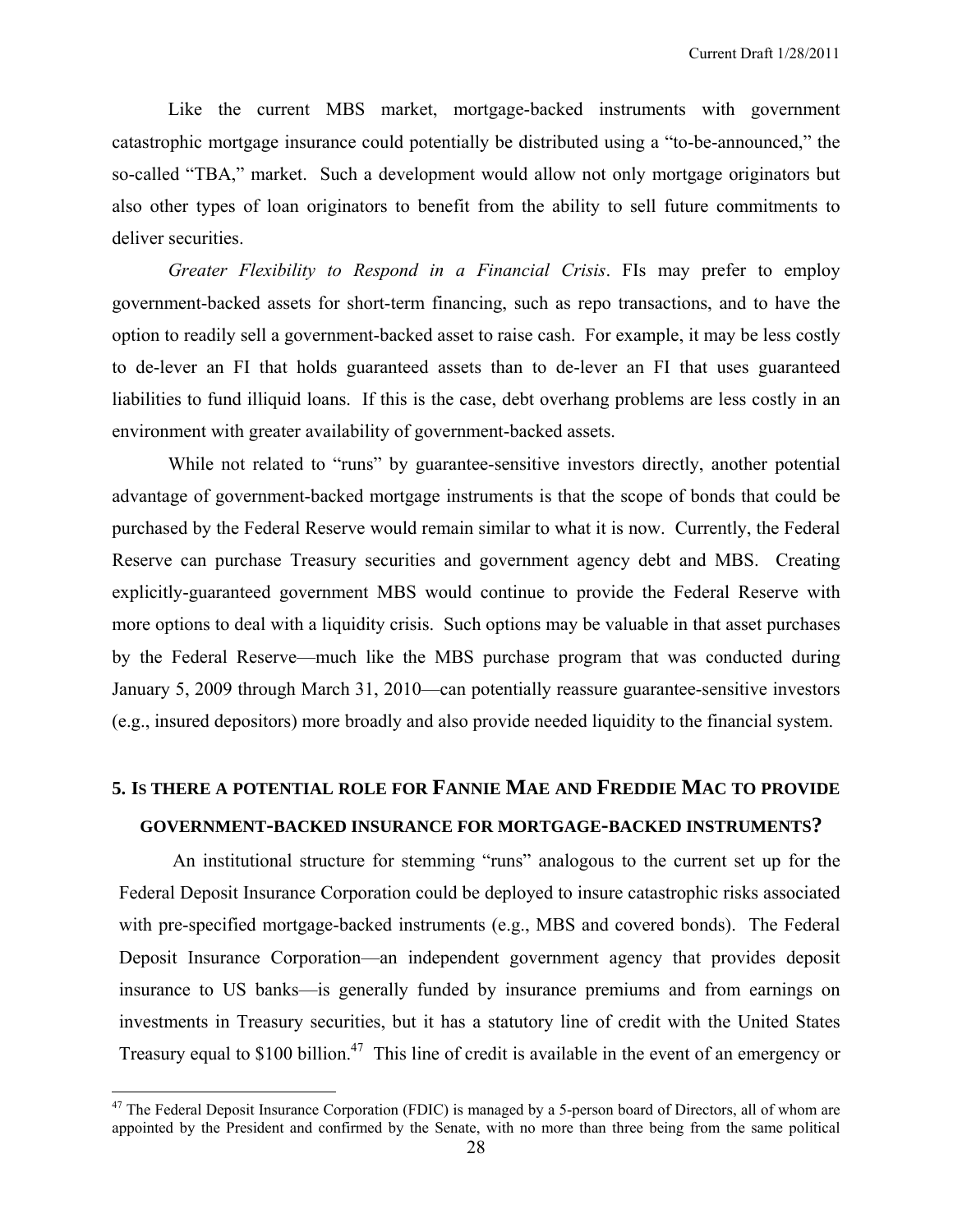other unforeseen event that requires an unexpected cash outflow. Like other insurance providers, the Federal Deposit Insurance Corporation (FDIC) identifies, monitors, and addresses risks to its fund and it charges risk-based premiums. Unlike other insurance providers, the deposit insurance guarantee is backed by the full faith and credit of the United States government. No depositor ever has lost a penny of insured deposits.

A government-backed catastrophic insurer for mortgage instruments would likely benefit from the accumulated information on mortgage default, the credit risk modeling expertise, the securitization know-how, and the infrastructure (e.g., work-out processes and other real estate owned management) that is currently embodied in the Fannie Mae and Freddie Mac organizations. Moreover, these entities have substantial experience in actively managing the creation and maintenance of their MBS pools of mortgages that would be useful to a catastrophic insurer of MBS and of covered bonds issued by FIs.

As we described earlier, to narrow the government's role to a catastrophic insurance provider for mortgage-backed instruments, the minimum underwriting criteria for mortgages eligible for purchase by Fannie Mae and Freddie Mac (or a combined restructured entity) could be ratcheted down from mortgage borrowers with a good credit history and loan-to-value ratio of 80 percent or less to mortgage borrowers with a good credit history and a very low loan-tovalue (e.g., 60 percent or less). Analogously, government insurance for covered bonds issued by prudently managed FIs could be provided only for pools of mortgages to borrowers with a good credit history and with a very low loan-to-value (e.g., 60 percent or less). <sup>48</sup> Regardless of the underlying mortgage instrument, the catastrophic risk insurer would only guarantee the performance of MBS or covered bonds backed by mortgages that met or exceeded the strict underwriting criteria, not the performance of the mortgage originator or the covered bond issuer.

Strict underwriting standards on mortgages that are based on a very low loan-to-value ratio test would also ensure that mortgage borrowers, private mortgage insurers, and/or financial institutions that provide credit enhancements on mortgages would have considerable "skin-in-

party. In the Helping Families Save Their Home Act (enacted on May 20, 2009) the statutory line of credit for the FDIC was increased from \$30 billion to \$100 billion.

<sup>&</sup>lt;sup>48</sup> A primary difference between agency MBS and some other types of asset-backed securities (or covered bonds) is that in the case of agency MBS the collateral of the pool backing the debt is not replaced by the issuer of the pool when the loan defaults. Instead, the guarantor makes the investors in the securities whole by purchasing the defaulted mortgage at par. In contrast, in the case of other types of structures the loan in the pool may be replaced by the issuer of the securities when a loan defaults. In other words, in the case of agency MBS, the pool is static and managed under a trust agreement, but in other cases the pool is actively managed by the security issuer.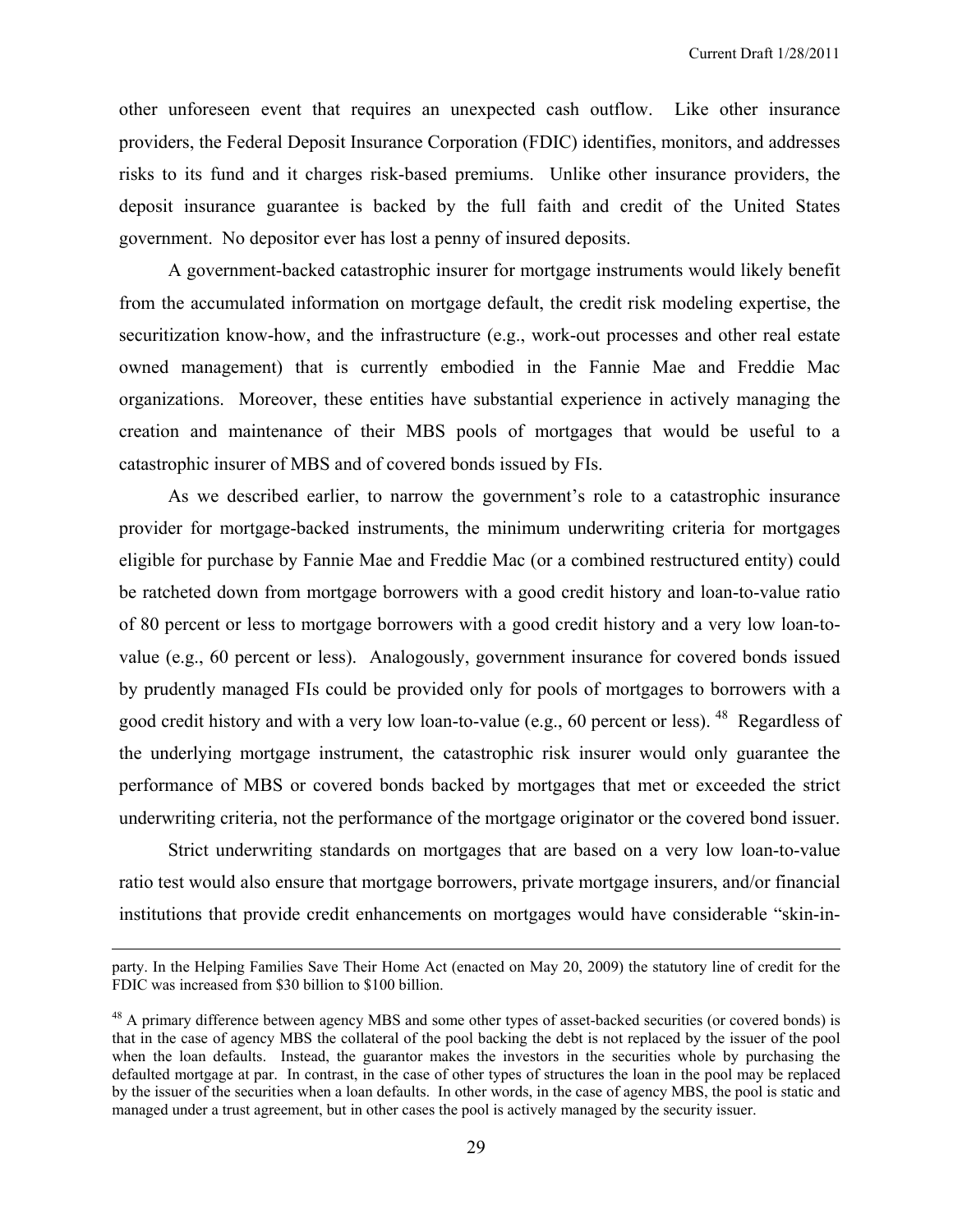the game."49 Like Fannie Mae and Freddie Mac currently do for conforming mortgages, the government-backed catastrophic insurer for mortgage instruments would determine how downpayments, private mortgage insurance and credit enhancements could be used separately or together to create the very low loan-to-value ratio that would be needed to qualify for a guarantee.

The provision of "tail-risk" mortgage insurance by the government would also allow it to set standards and determine best practices for mortgage origination, for mortgage data, for mortgage servicing, and for the "too be announced" market. Much like the GSEs have done in the past, the ability to guarantee the performance of mortgages is the key to managing risks and practices in the primary and secondary mortgage markets. Moreover, the provision of catastrophic insurance would afford the government a tool to manage its risk associated with a severe housing downturn. Using the information garnered from underwriting insurance, it would be better able to monitor emerging risks in housing and mortgage markets, both idiosyncratic and systemic. For example, it could consider the distributions of debt-burdens across US homeowners in different geographic regions to assess risks of a housing contraction. It could also monitor new types of credit enhancements and other innovations used to facilitate the provision of high-risk mortgages, so as to both consider their potential to inflate home prices or to pose a threat to the financial system.

If the GSEs were restructured into a FDIC-like catastrophic insurer for mortgage-backed instruments, they would strictly be an insurer and would not be permitted to issue debt directly to the public for the purpose of purchasing asset portfolios.<sup>50</sup> That said, the government-backed insurer would be able to invest the (risk-based) insurance premiums it receives in cash, cash equivalents, Treasury bills, and Treasury Notes.

The risk-based premiums and fund size of the government-backed catastrophic insurer of mortgage instruments would be based on the expectation of losses in market conditions that prevail in all but the most extreme circumstances. This information could potentially be used by both unsecured senior and subordinated debt investors to assess their risks. However, determining how the government would set risk-based insurance premiums is a much-debated

<sup>&</sup>lt;sup>49</sup> Davidson (2009) has proposed a senior mortgage bond, subordinated mortgage bond, structure with government insurance only on the senior bond.

<sup>&</sup>lt;sup>50</sup> Under the conservatorship and preferred stock agreements, Fannie Mae and Freddie Mac are each required to reduce their portfolio to as little as \$250 billion over time.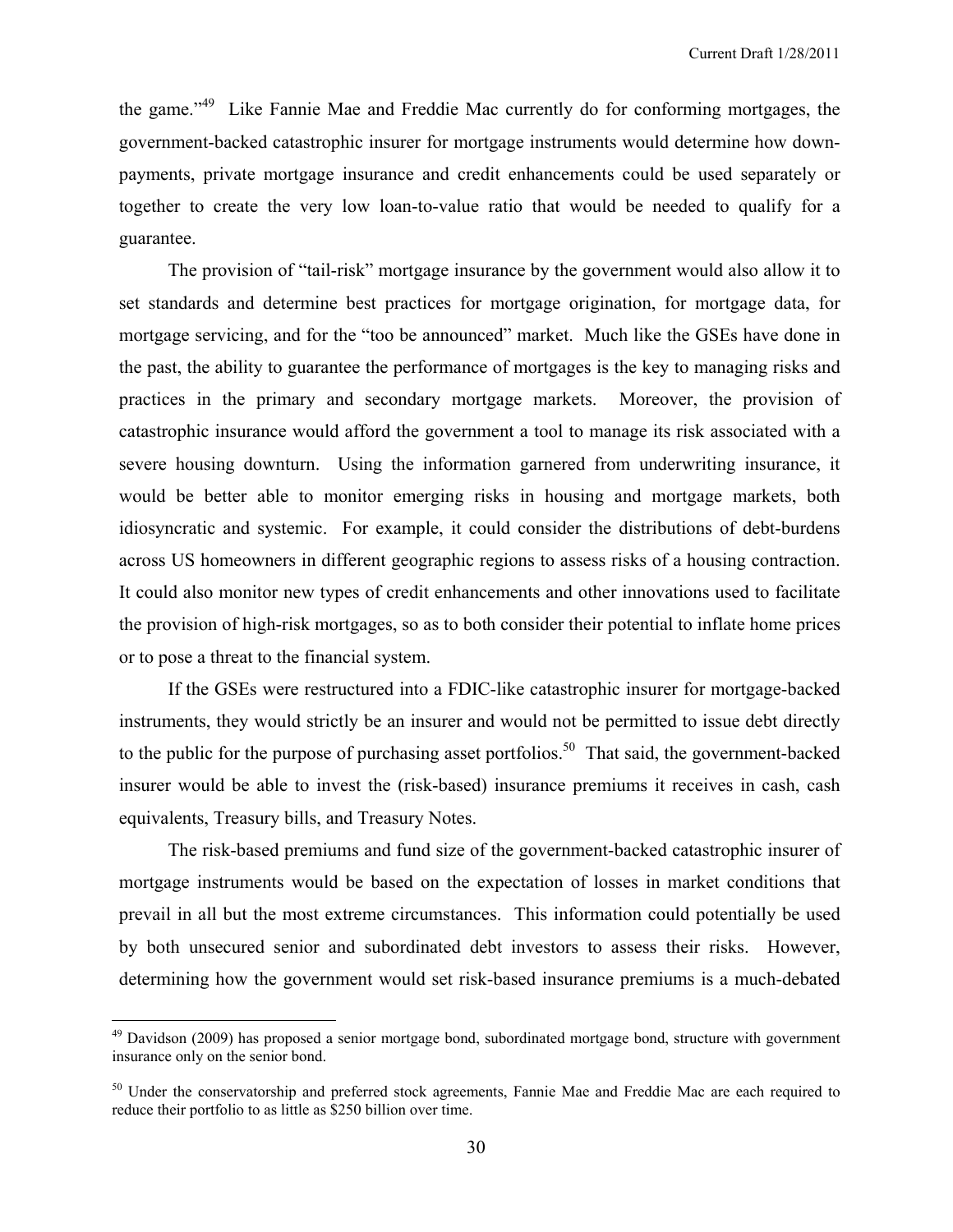topic, particularly since the government might be prone to misprice systemic risk.<sup>51</sup> With the explicit pricing of such guarantees, such debates can occur and potentially reduce the misallocation of resources that most certainly results from implicit guarantees that are not priced at all.

As is the case with the FDIC, the full faith and credit of the United States government would stand behind the proposed catastrophic insurer of mortgage instruments and the insurer would have access to a line of credit. With the foregoing reforms, the provision of federallybacked insurance on pre-specified mortgage-backed instruments provided at risk-based premiums could provide a rationale for restructuring the housing-related GSEs towards a public purpose.52

## **8. CONCLUSION**

We consider the fragility of mortgage securitization and propose a tailored government remedy that is time-consistent. Our analysis of mortgage market equilibriums demonstrates that the additional liquidity provided by mortgage securitization may (or may not) lower primary mortgage rates, but such liquidity comes at the cost of a potential "run." More specifically, if guarantee-sensitive investors doubt the credit quality of mortgage-backed bonds, significant risk premiums can develop. If a financial crisis ensues, mortgage securitization can disappear from the market entirely, leaving banks that originate just the highest quality mortgages as the only source of credit. This abrupt increase in lending standards can tighten credit, exacerbate home price declines, and impinge on economic growth. In such circumstances, it is the government that ends up "owning" the "tail-risk."

During a credit boom, particularly when home prices are rising, there are many guarantee-sensitive investors who will purchase the debt issued, or mortgage-backed securities guaranteed, by large financial institutions. Since there is a broader range of investors who purchase and sell the debt issued, or securities guaranteed, by large financial institutions, the liquidity of such instruments is greatly enhanced. However, as was seen just prior to when Fannie Mae and Freddie Mac were placed into conservatorships (as well as when some notable investment banks were on the verge of collapsing), such liquidity can suddenly dry up when the

<sup>&</sup>lt;sup>51</sup> See Pennacchi (2000, 2005 and 2006).

<sup>&</sup>lt;sup>52</sup> In recent speeches and testimony, Federal Reserve Chairman Bernanke, Secretary of the Treasury Timothy Geithner, and former Secretary of the Treasury Hank Paulson have highlighted the need to reform Fannie Mae and Freddie Mac. See Bernanke (2008a), Geithner (2009 and 2010) and Paulson (2009).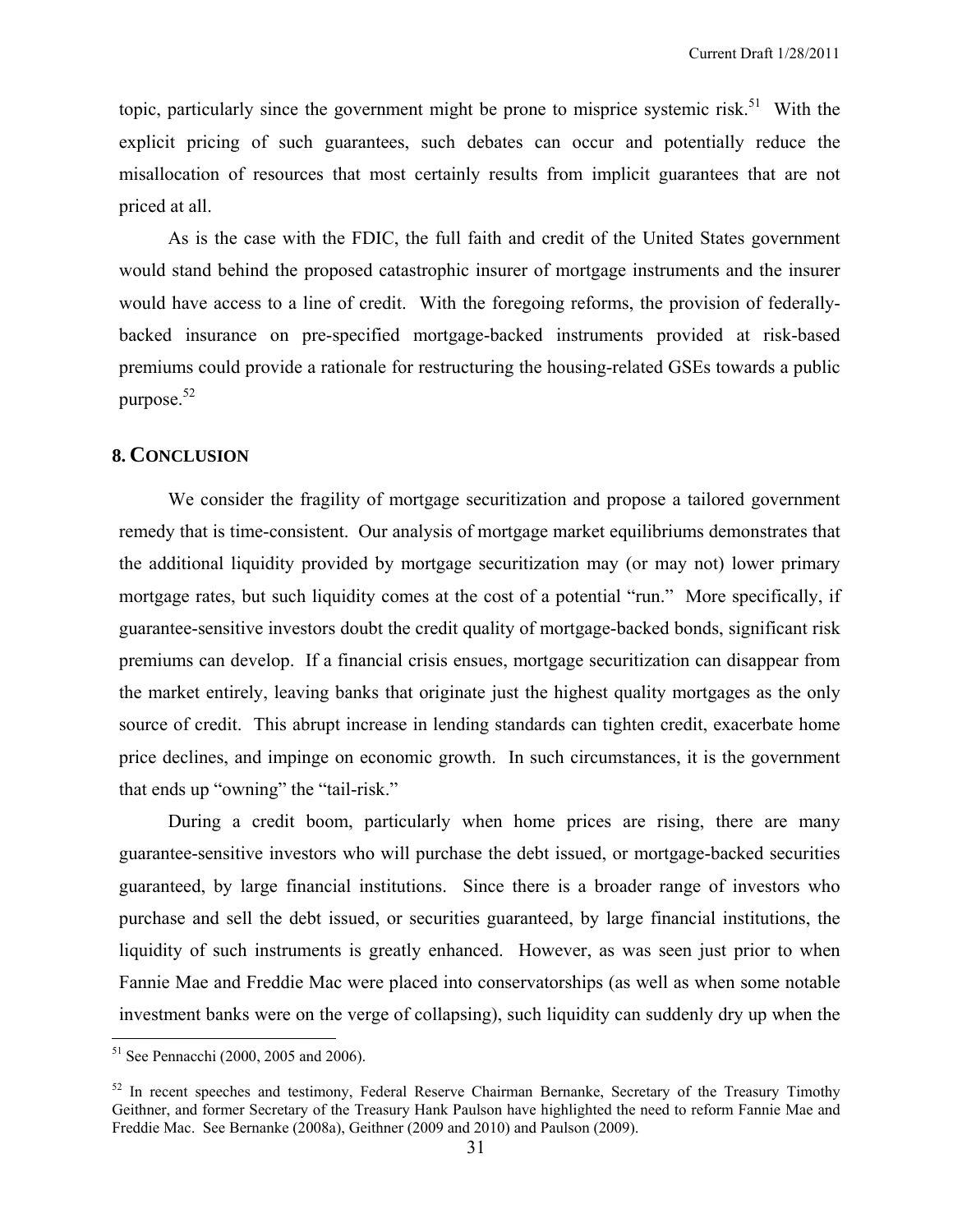implicit government guarantee comes into doubt. Indeed, guarantee-sensitive investors are prone to "run" in a manner similar to what retail depositors did before the establishment of government-provided deposit insurance. Such actions simultaneously drive down security prices and build up liquidity premiums, regardless of the fundamental values for the assets (e.g., mortgages and homes) that back the securities. In such circumstances, the issuance of (privatelabel) mortgage-backed securities can abruptly cease as did occur in the fall of 2008.

Catastrophic risk insurance provided by the government (and financed using explicit optimal risk-based premiums) would allow for guaranteed mortgage-backed instruments that would likely dominate mortgage-backed instruments that can be offered without such insurance. Moreover, such insurance could be structured to enforce prudent underwriting standards for mortgage-backed instruments and to require parties (e.g., homeowners, private insurance providers, and loan originators) to put their own capital on the line in front of taxpayers. Such insurance would also allow for the continuation of a "to be announced" market for mortgagebacked instruments.

We argue that an institutional structure for stemming "runs" analogous to the current set up for the Federal Deposit Insurance Corporation could be deployed to insure pre-specified mortgage-backed instruments (e.g., MBS and covered bonds) using risk-based premiums. Such an insurer would, of course, likely benefit from the accumulated information on mortgage default, the credit risk modeling expertise, the securitization know-how, and the infrastructure (e.g., work-out processes and other real estate owned management) that is embodied in the Fannie Mae and Freddie Mac organizations. Hence, the provision of federally-backed insurance on pre-specified mortgage-backed instruments provided at risk-based premiums to stem potential "runs" by guarantee-sensitive investors could provide a rationale for restructuring the housing-related GSEs towards a public purpose.

Regardless of its institutional structure, a government-backed catastrophic insurer of mortgage-backed instruments would provide greater financial stability and ensure that credit is provided at reasonable cost both in times of prosperity and during downturns. The *explicit* pricing of the government-backed guarantee would mitigate the market distortions that have been created by *implicit* premiums during prosperity in the past. Indeed, *explicit* government provision of catastrophic insurance for mortgage instruments would limit the moral hazard created by *implicit* government guarantees that would likely arise in its absence.

32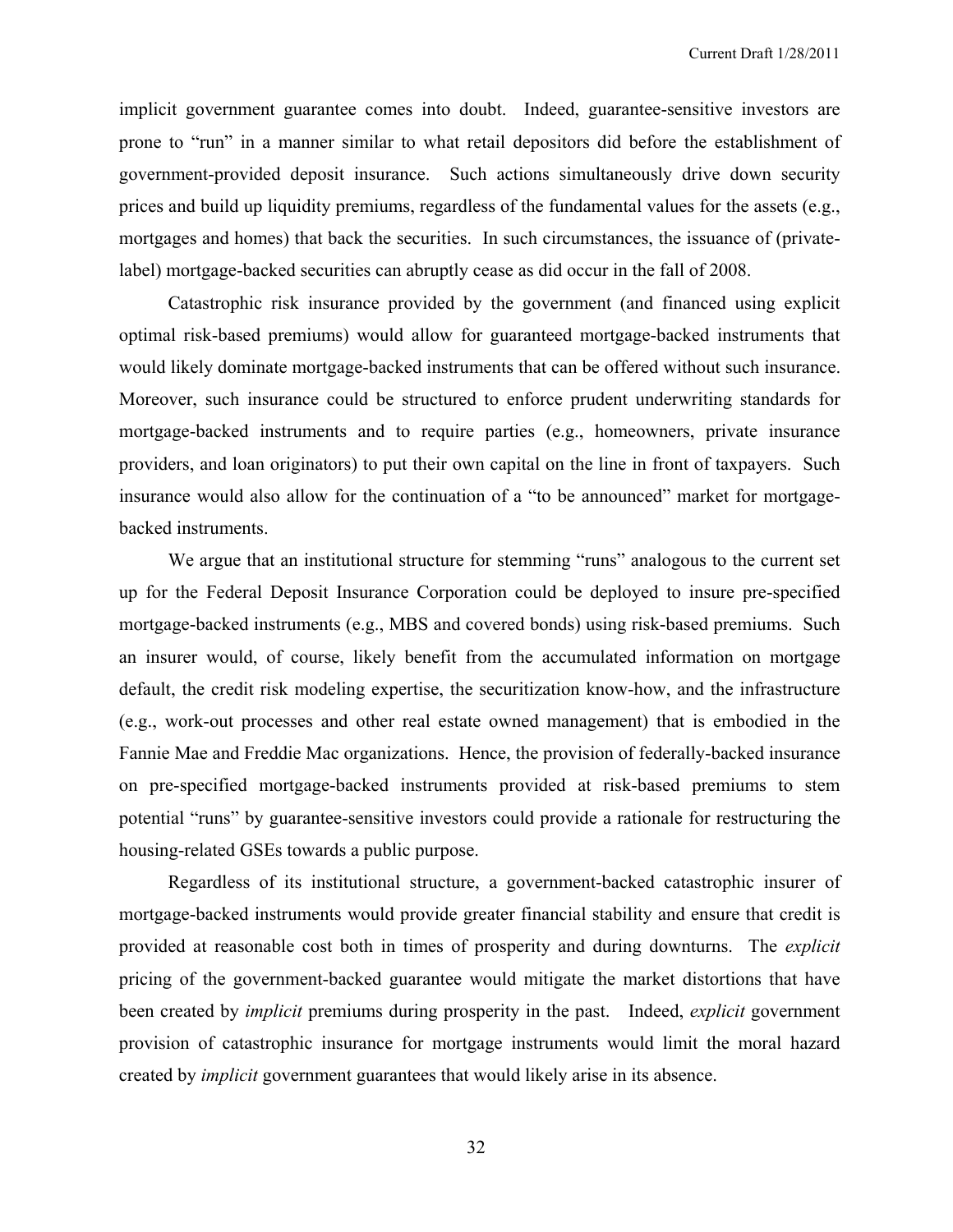#### **REFERENCES**

- Acharya, V.V., H.S. Shin, and T. Yorulmazer, 2009, "A Theory of Slow-Moving Capital and Contagion," Manuscript, January.
- Adrian, T. and H.S. Shin, 2008, "Leverage and Value at Risk," Federal Reserve Bank of New York, Staff Report no. 338, August.
- Bernanke, B.S., 2007, "GSE Portfolios, Systemic Risk, and Affordable Housing," at the Independent Community Bankers of America's Annual Convention and Techworld, March 6.
- Bernanke, B.S., 2008a, "The Future of Mortgage Finance in the United States," at the UC Berkeley/UCLA Symposium on "The Mortgage Meltdown, the Economy, and Public Policy," October 31.
- Bernanke, B.S, 2008b, "Liquidity Provision by the Federal Reserve," at the Risk Transfer Mechanisms and Financial Stability Workshop, Basel, Switzerland, May 29.
- Brunnermeier, M.K. and L.H. Pedersen, 2008, "Market Liquidity and Funding Liquidity," *The Review of Financial Studies*, vol. 22, no. 6, pp.2201-2238.
- Caballero, R. and A. Simsek, 2009, "Fire Sales in a Model of Complexity," Manuscript, August.
- Caballero, R., 2009, "The "Other" Imbalance and the Financial Crisis," Manuscript, December.
- Calem, P. C. Henderson, and Jonathan Liles, 2010 "'Cream-skimming' in Subprime Mortgage Securitization: Which Subprime Mortgage Loans were Sold by Depository Institutions Prior to the Crisis of 2007?", Working Paper, Federal Reserve Bank of Philadelphia, March.
- Congressional Budget Office (CBO), 2010, "CBO's Budgetary Treatment of Fannie Mae and Freddie Mac," Background Paper, January.
- Costello, G., M. Kelsch, and M.D. Pendley, 2007, "The Impact of Poor Underwriting Practices and Fraud in Subprime RMBS Performance," Fitch Ratings Structured Finance, US Residential Mortgage Special Report, November 28.
- Covitz, D., N. Liang and G.A. Suarez 2009, "The Evolution of a Financial Crisis: panic in the Asset-Backed Commercial Paper Market," Federal Reserve Board Working Paper, 2009-36, (March).
- Cutts, A.C., R.A. Van Order, and M. Zorn, 2001, "Adverse Selection, Licensing, and the Role of Securitization in Financial Market Evolution and Pricing," Working Paper, Freddie Mac.
- Davidson, Andrew, 2009, "GSE Reform and the Future of Agency MBS," American Securitization Forum Sunset Seminar, December 9.
- Diamond, D.W. and P.H. Dybvig, 1983, "Bank Runs, Deposit Insurance, and Liquidity," *Journal of Political Economy*, vol.91, no.5, pp. 410-419.
- Diamond, D.W. and R. Rajan, 2005, "Liquidity Shortages and Banking Crisis," *Journal of Finance*, vol. 60, no 2. pp.615-647.
- Fender, I. and J. Mitchell, 2009, "Incentives and Tranche Retention in Securitization: a Screening Model," BIS Working Paper No. 289, September.

Geanakoplos, J., 2009, "The Leverage Cycle," Cowles Foundation Discussion Paper no. 1715, July.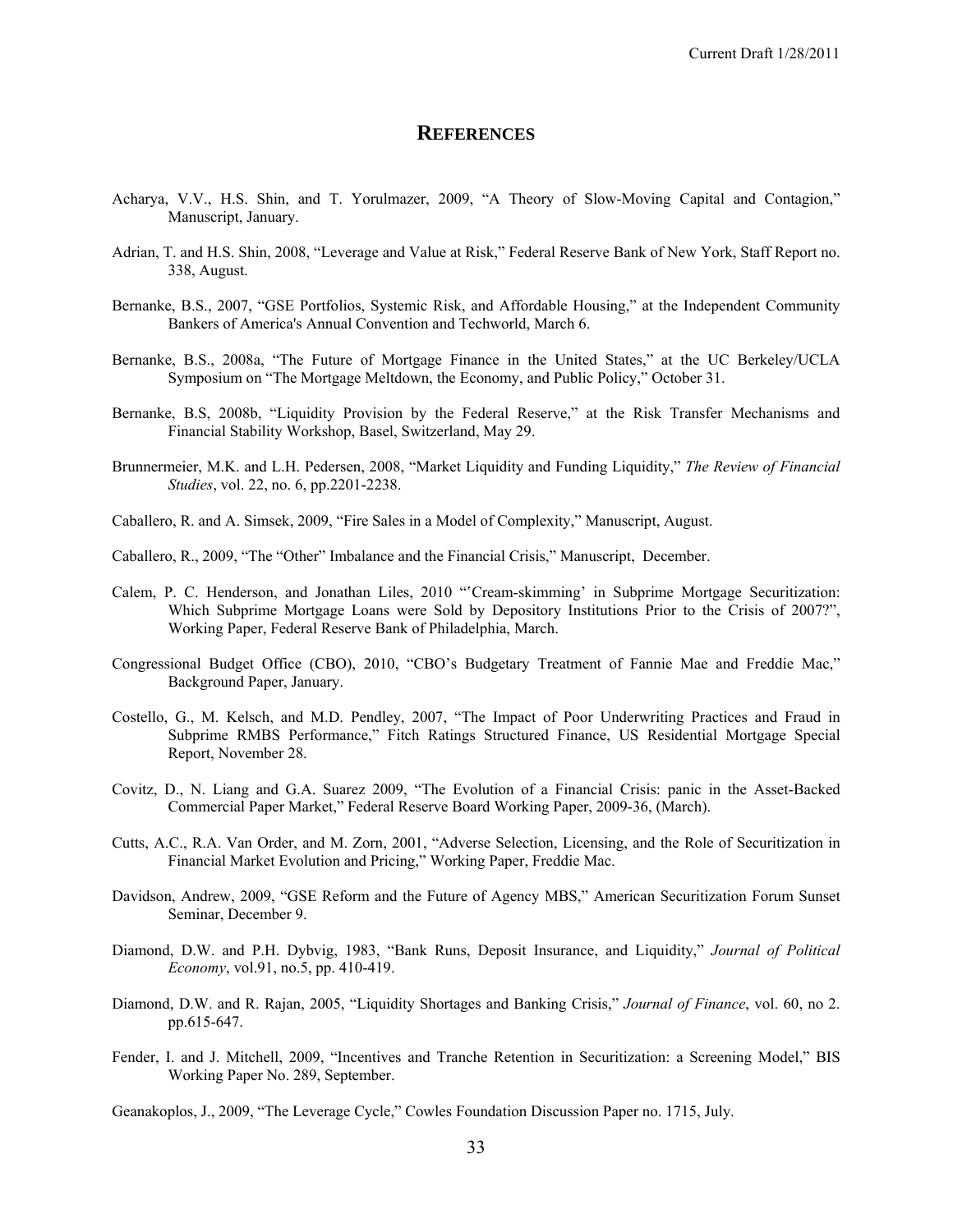- Geithner, T.F., 2009, Opening Statement, Senate Committee on Appropriations, Subcommittee on Financial Services and General Government, June 9.
- Geithner, T.F., 2010, Written Testimony to the House Committee on Financial Services, March 23.
- Goldstein, I. and A. Pauzner, 2005, "Demand-Deposit Contracts and the Probability of Bank Runs," *Journal of Finance*, vol. LX, no.3, pp.1293-1327.
- Gorton, G., 2009, "Slapped in the Face by the Invisible Hand: Banking and the Panic of 2007," paper prepared for the Federal Bank of Atlanta's 2009 Financial Markets Conference: Financial Innovation and Crisis, May 11-13.
- Gorton, G. and A. Metrick, 2009, "Securitized Banking and the Run on the Repo," National Bureau of Economic Research Working Paper 15223, August.
- Gorton, G. and A. Winton, 2003, "Financial Intermediation," *Handbook of the Economics of Finance*, North Holland, Amsterdam.
- Government Accountability Office (GAO), 2009, "Fannie Mae and Freddie Mac: Analysis of Options for Revising the Housing Enterprises Long-term Structures," GAO-09-782, September.
- Greenspan, A., 2004, "Government-sponsored Enterprises," Testimony before the Committee on Banking, Housing, and Urban Affairs, U.S. Senate, February 24.
- Greenspan, A., 2005, "Regulatory Reform of the Government-sponsored Enterprises," Testimony before the Committee on Banking, Housing, and Urban Affairs, U.S. Senate, April 6.
- Hancock, D., A. Lehnert, S.W. Passmore, and S. Sherlund, 2005, "An Analysis of the Potential Competitive Impacts of Basel II Capital Standards on U.S. Mortgage Rates and Mortgage Securitization," Basel II White Paper, Board of Governors of the Federal Reserve System, Washington, DC, April.
- Hancock, D. and S.W. Passmore, 2009, "Three Initiatives Enhancing the Mortgage Market and Promoting Financial Stability," *The B.E. Journal of Economic Analysis & Policy*: Vol. 9: Iss. 3 (Symposium), Article 16.
- Hancock, D. and S.W. Passmore, 2010a, "Augmenting Capital Regulation with Contingent Capital to Limit Future Financial Crises: Financial Stability-Based Prompt Corrective Actions," mimeo, Federal Reserve Board, August.
- Hancock, D. and S.W. Passmore, 2010b, "An Analysis of Government Guarantees and the Functioning of Asset-Backed Securities Markets," Finance and Economics Discussion Series Working Paper #2010-46, Board of Governors of the Federal Reserve Board, September.
- Hanson, S., A.K. Kashyap, and J. Stein, 2010, "A Macroprudential Approach to Financial Regulation, Paper prepared for the *Journal of Economic Perspectives*.
- He, Z. and W. Xiong, 2009, "Dynamic Bank Runs," working paper presented at the Federal Reserve Board, March 25.
- Heuson, A., S.W. Passmore, and R. Sparks, 2001, "Credit Scoring and Mortgage Securitization: Implications for Mortgage Rates and Credit Availability," *Journal of Real Estate Finance and Economics,* Vol. 23, November, pp. 337-363.
- Huberman, G. and Repullo, R., 2010, "Moral Hazard and Debt Maturity," *mimeo*, February.
- Jaffee, D. and T. Russell, 1997, "Catastrophe Insurance, Capital Markets, and Uninsuable Risks," The Journal of Risk and Insurance, Vol. 64 (2), 205-230.
- Jaffee, D., 2008, "Catastrophe Insurance and Regulatory Reform After the Subprime Crisis," University of California, Berkeley, Working Paper, November 27.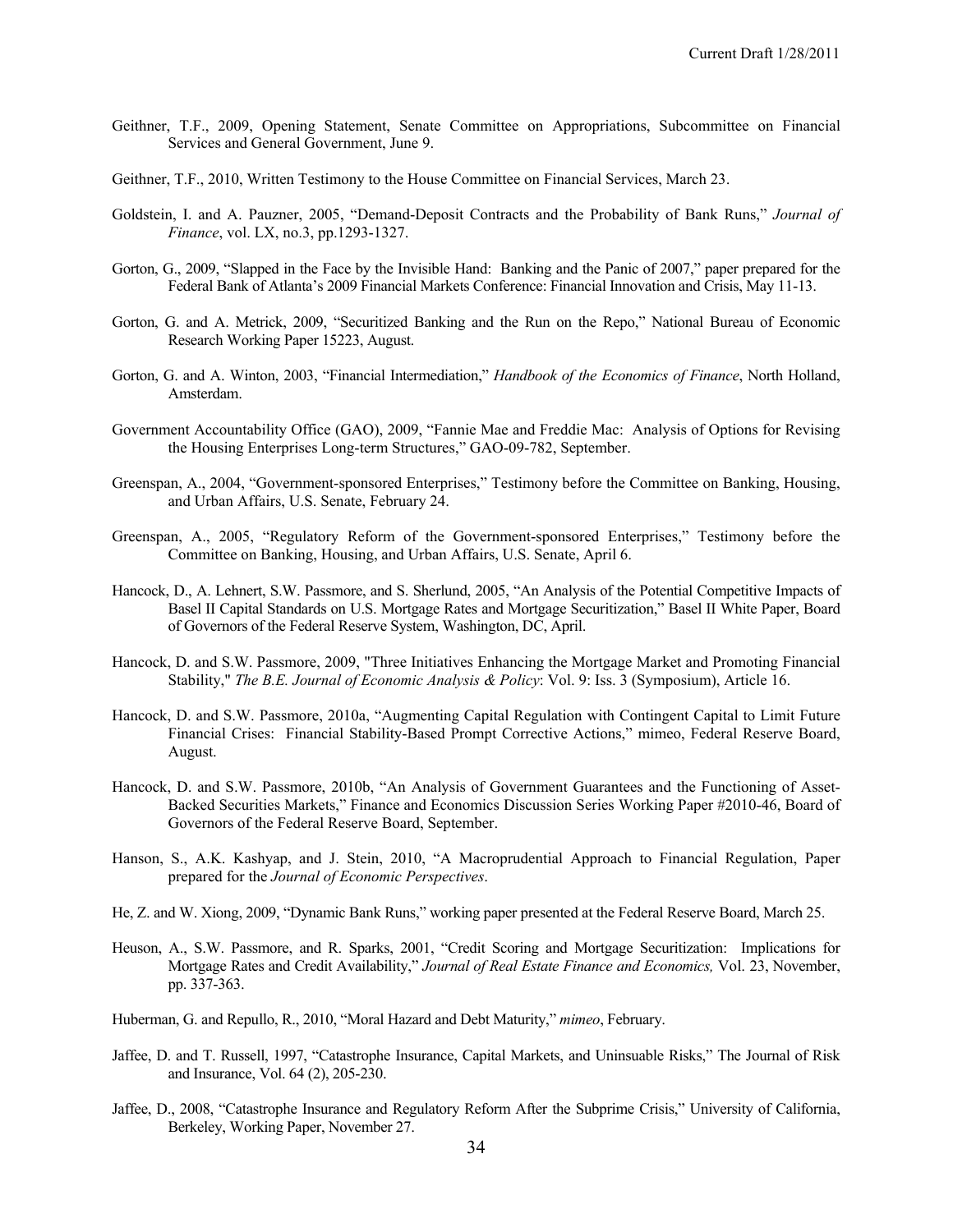- Johnson, K., Pence, K. and Vine, D., 2010, "New Vehicle Sales and Credit Supply Shocks: What Happened in 2008?" Federal Reserve Board, *mimeo*.
- Kashyap, A., R. Rajan, and J. Stein, 2008, "Rethinking Capital Regulation", Federal Reserve Bank of Kansas City Symposium on "Maintaining Stability in a Changing Financial System", Jackson Hole, Wyoming, August 21-23.
- Keys, B.J., T. Mukherjee, A. Seru, and V. Vig, 2010, "Did Securitzation Lead to Lax Screening: Evidence from Subprime Loans," *The Quarterly Journal of Economics,* Vol. 125, (1) 307-362.
- Lehnert, A. Passmore S. W. and S. Sherlund, 2008, "Mortgage Rates, and Secondary Market Activities," Journal of Real Estate Finance and Economics, vol. 36, no. 3, 343-63.
- Passmore, S.W., 2003, "The GSE Implicit Subsidy and the Value of Government Ambiguity," Finance and Economic Discussion Series Working Paper, 2003-64, Federal Reserve Board.
- Passmore, S.W., 2005, "The GSE Implicit Subsidy and the Value of Government Ambiguity," *Real Estate Economics*, vol.33, 465-486.
- Passmore, S.W. and R. Sparks, 1996, "Putting the Squeeze on a Market for Lemons: Government-Sponsored Mortgage Securitization," *Journal of Real Estate Finance and Economics***,** vol. 96, no 13**,** 27-43.
- Paulson, H.M., 2008, "Paulson Announces GSE Initiatives," press release, U.S. Department of the Treasury, July 13.
- Paulson, H.M., 2009, "The Role of GSEs in Supporting the Housing Recovery," at the Economic Club of Washington, Washington, D.C., January 7.
- Pennacchi, G., 2000, "The Effects of Setting Deposit Insurance Premiums to Target Insurance Fund Reserves," *Journal of Financial Services Research*, vol. 17, 153-180.
- Pennacchi, G., 2005, "Risk-based Capital Standards, Deposit Insurance, and Procyclicality," *Journal of Financial Intermediation*, Vol. 14, 432-465.
- Pennacchi, G., 2006, "Deposit Insurance, Bank Regulation, and Financial System Risks," *Journal of Monetary Economics*, vol. 53, 1-30.
- Pennacchi, G., 2009,"Deposit Insurance," Paper prepared for the AEI Conference on Private Markets and Public Insurance Programs, March.
- Pozsar, Z., T. Adrian, A. Ashcraft, and H. Boesky, 2010, 'Shadow Banking," Federal Reserve Bank of New York Staff Reports No. 458, July.
- Shleifer, A. and R.W. Vishny, 2009, "Unstable Banking," *Journal of Financial Economics*, article in press.
- Snowden, K.A., 1995, "Mortgage Securitization in the U.S.: 20<sup>th</sup> Century Developments in Historical Perspective," in M. Bordo and R. Sylla (eds), *Anglo-American Financial Systems,* New York: Irwin 261-98.
- Snowden, K.A., 2007, "Mortgage Companies and Mortgage Securitization in the Late Nineteenth Century," manuscript, University of North Carolina at Greensboro, August.
- Snowden, K.A., 2010, "The Anatomy of a Residential Mortgage Crisis: A Look Back to the 1930s," National Bureau of Economic Research Working Paper #16244, July.
- Snowden, K.A., undated, "Mortgage Companies and Mortgage Securitization in the Late Nineteenth Century," unpublished working paper.